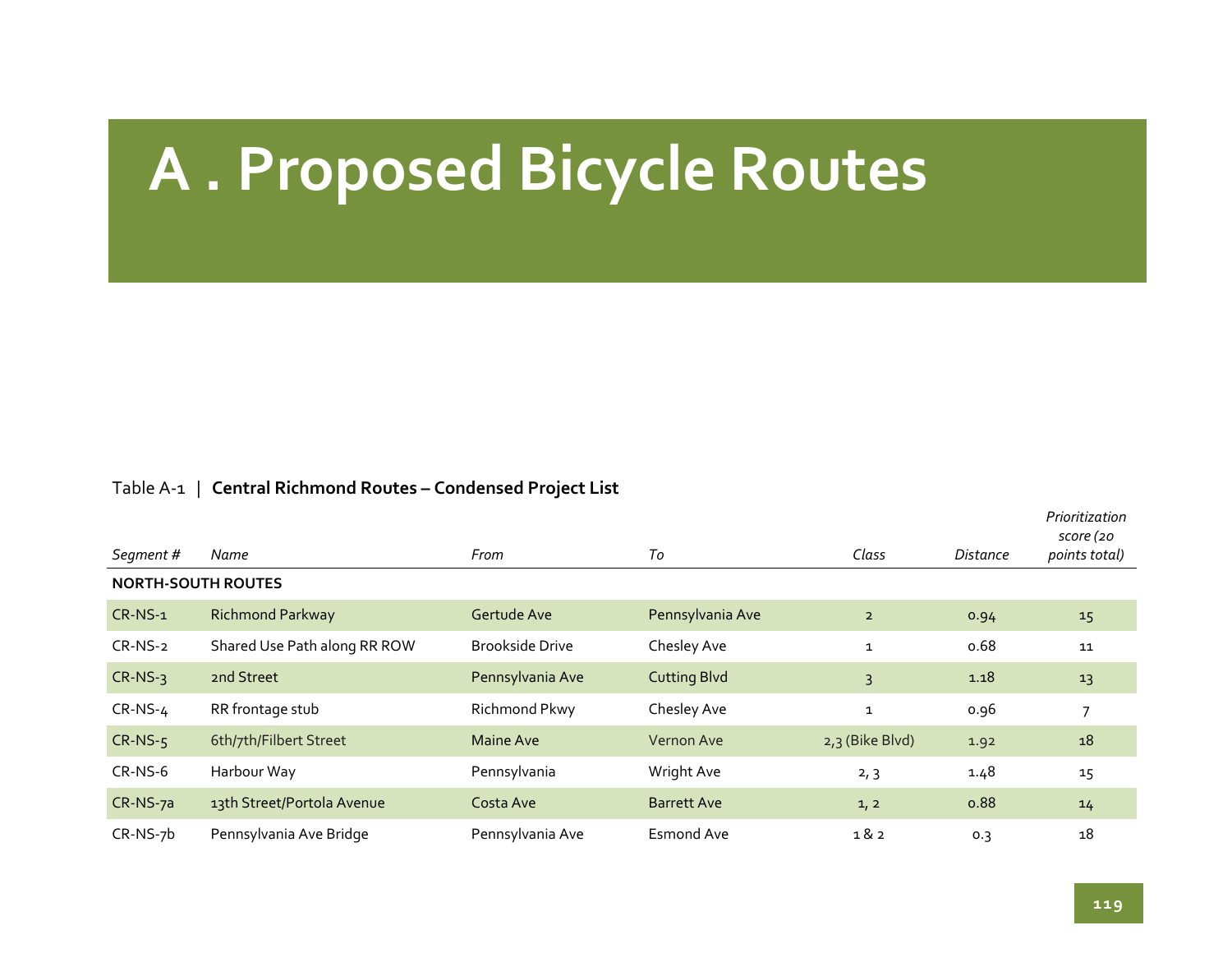| Segment#        | Name                                               | From                                 | To                       | Class                              | <b>Distance</b> | Prioritization<br>score (20<br>points total) |
|-----------------|----------------------------------------------------|--------------------------------------|--------------------------|------------------------------------|-----------------|----------------------------------------------|
|                 |                                                    |                                      |                          |                                    |                 |                                              |
| CR-NS-8         | Marina Way/ 15 <sup>th</sup> /16th Street          | <b>Wright Ave</b>                    | Costa Ave                | 2, 3 (Bike Blvd)                   | 2.30            | 17                                           |
| CR-NS-9         | 18th/19th Street                                   | Costa Ave                            | Nevin Ave                | 3<br><b>Bike Blvd</b>              | 0.92            | 11                                           |
| CR-NS-10        | 23rd Street/ Marina Bay Parkway                    | <b>Emeric Ave</b>                    | <b>Harbor View Drive</b> | 1, 2, 3                            | 3.31            | 19                                           |
| CR-NS-11        | Carlson Boulevard                                  | Broadway                             | Central Ave              | $\overline{2}$                     | 3.1             | 17                                           |
| <b>CR-NS-12</b> | 24th/25th Street                                   | <b>Market Ave</b>                    | <b>Macdonald Ave</b>     | 2, 3 (Bike Blvd)                   | 0.9             | 11                                           |
| CR-NS-13        | Spring/ 31 <sup>st</sup> / Erlandson Street        | 29th St                              | Regatta Blvd             | $\overline{3}$                     | 0.63            | 13                                           |
| CR-NS-14        | <b>Meade Street</b>                                | Regatta Blvd                         | 51st St                  | 1, 2                               | 0.83            | 7 <sup>7</sup>                               |
| CR-NS-15        | 29th /30th/33rd Street, 33rd St Bridge             | Vale Rd                              | Wall Ave                 | $1, 3$ (Bike Blvd)                 | 1.95            | 16                                           |
| CR-NS-16        | 37th Street, Cerrito Avenue/ 38th<br><b>Street</b> | Cerrito Ave                          | <b>Garvin Ave</b>        | 2, 3                               | 1.49            | 10                                           |
| CR-NS-17a       | Wilson Avenue/43rd /44th/45th Street               | McBryde Ave                          | Macdonald Ave            | $\overline{3}$<br><b>Bike Blvd</b> | 1.03            | 12                                           |
| $CR-NS-17b$     | <b>Richmond Greenway spur</b>                      | East side of Target park-<br>ing lot |                          | $\mathbf{1}$                       | 0.1             | 14                                           |
| CR-NS-18        | 46th Street                                        | Seaver Ave                           | <b>Bay Trail</b>         | $\mathbf 1$                        | 0.57            | 11                                           |
| CR-NS-19        | 47th/49th/45th Street                              | <b>Carlson Blvd</b>                  | <b>Richmond Greenway</b> | $\overline{3}$<br><b>Bike Blvd</b> | 1.3             | 12                                           |
| CR-NS-20        | 51st Street                                        | East Montgomery Ave                  | <b>Bay Trail</b>         | $\mathbf{1}$                       | 0.22            | $\overline{7}$                               |
| <b>CR-NS-21</b> | <b>Ells Lane</b>                                   | <b>Cypress Ave</b>                   | <b>Bayview Ave</b>       | 1, 3                               | 0.12            | 14                                           |
| <b>CR-NS-22</b> | 56th/ San Luis / Pierce Street                     | Potrero Ave                          | Central Ave              | 3                                  | 1.6             | 13                                           |
| $CR-NS-23$      | Imperial Ave/ 55th St/San Joaquin<br><b>Street</b> | Potrero Ave                          | <b>Central Ave</b>       | $\overline{3}$                     | 1.54            | 12                                           |
| CR-NS-24        | San Pablo Avenue                                   | Lowell Ave                           | <b>Barrett Ave</b>       | $\overline{3}$                     | 0.91            | 15                                           |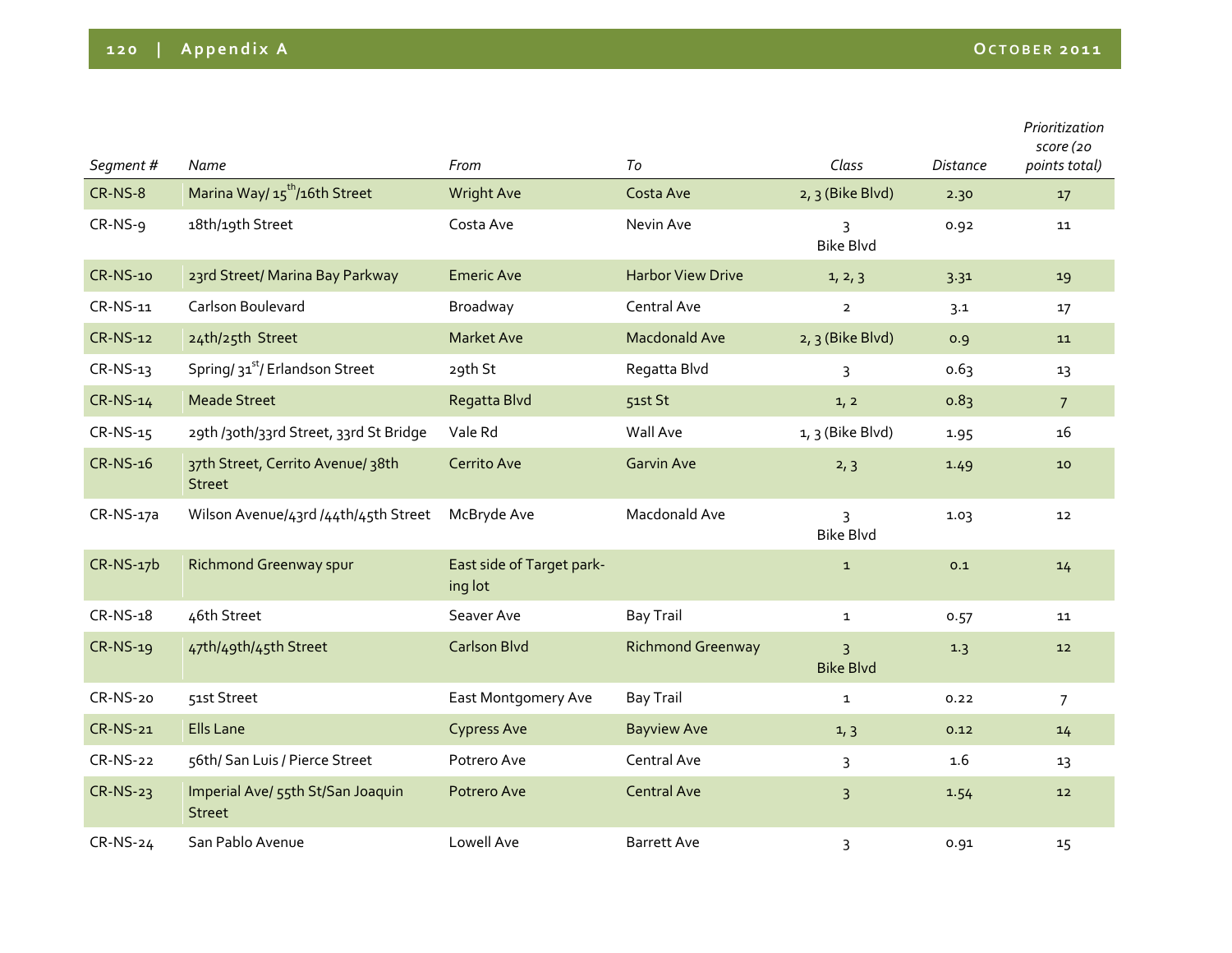| Segment #               | <b>Name</b>                                      | From              | To                                | Class                              | <b>Distance</b> | Prioritization<br>score (20<br>points total) |
|-------------------------|--------------------------------------------------|-------------------|-----------------------------------|------------------------------------|-----------------|----------------------------------------------|
| CR-NS-25                | Amador Street/ Key Boulevard                     | McBryde Ave       | <b>Macdonald Ave</b>              | 2, 3 (Bike Blvd)                   | 1.16            | 15                                           |
| CR-NS-26                | Canal Boulevard                                  | Cutting Blvd      | 400' north of E Rich-<br>mond Ave | 2 (SB only)                        | 0.3             | 9                                            |
| <b>EAST-WEST ROUTES</b> |                                                  |                   |                                   |                                    |                 |                                              |
| $CR$ -EW-1              | <b>Market Avenue</b>                             | Soto St           | RR tracks                         | $\overline{3}$                     | 0.12            | 10 <sup>°</sup>                              |
| $CR$ -EW-2              | Emeric Avenue/ Chesley/ Gertrude<br>Avenue       | 26th St           | McKosken Rd                       | 1, 3                               | 1.38            | 11                                           |
| $CR$ -EW-3              | <b>Maricopa/Costa Ave</b>                        | San Pablo Ave     | 13th St                           | $\overline{3}$<br><b>Bike Blvd</b> | 1.35            | 16                                           |
| $CR$ -EW-4              | McBryde Avenue                                   | Alvarado Park     | Wilson Ave                        | 2, 3                               | 0.7             | 15                                           |
| $CR$ -EW- $5$           | Solano/ Garvin/ Pennsylvania Avenue              | 35th St           | Harbour Way                       | $2, 3$ (Bike Blvd)                 | 2.96            | 15                                           |
| $CR$ -EW-6              | McLaughlin Street/ Clinton Avenue                | Sonoma St         | Wilson Ave                        | $\overline{3}$                     | 0.59            | 12 <sub>2</sub>                              |
| CR-EW-7                 | Roosevelt Avenue                                 | <b>Wilson Ave</b> | Portola Ave                       | $\overline{3}$<br><b>Bike Blvd</b> | 1.56            | 13                                           |
| CR-EW-8                 | <b>Barrett Avenue</b>                            | Key Blvd          | Richmond Pkwy                     | $\overline{2}$                     | 2.64            | 19                                           |
| $CR$ -EW-9              | <b>Nevin Avenue</b>                              | 45th St           | <b>Richmond Pkwy</b>              | $1, 3$ (Bike Blvd)                 | 2.24            | 14                                           |
| CR-EW-10a               | Richmond Greenway                                | 23rd St           | RR crossing                       | $\mathbf{1}$                       | 0.1             | 16                                           |
| CR-EW-10b               | <b>Richmond Greenway</b>                         | San Pablo Ave     | <b>Ohlone Greenway</b>            | $\mathbf{1}$                       | 0.1             | 16                                           |
| CR-EW-11                | Macdonald Avenue                                 | Key Blvd          | Richmond Pkwy                     | 3                                  | 2.82            | 18                                           |
| $CR$ -EW-12a            | Ohio Avenue                                      | 2nd St            | 1st St                            | $\overline{2}$                     | 0.05            | 16                                           |
| $CR$ -EW-12 $b$         | Ohio Avenue                                      | Garrard Ave       | N/A                               | <b>Bike detection</b>              |                 | 20                                           |
| $CR$ -EW-13             | Wall Avenue/ 41st St/Center Ave/<br>Maine Avenue | 49th St           | 2nd St                            | $1, 3$ (Bike Blvd)                 | 3.3             | 10                                           |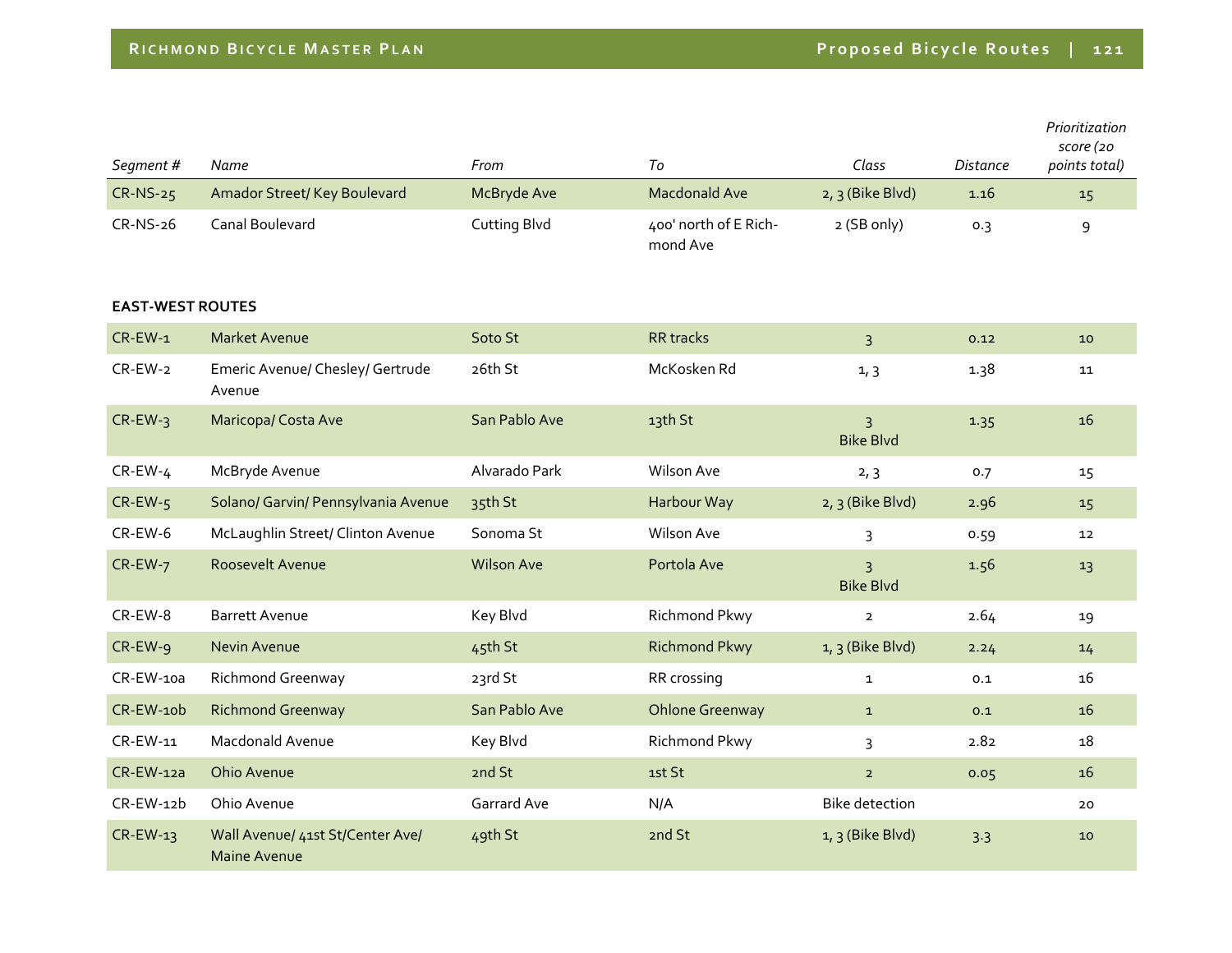| Segment#    | Name                             | From           | To                  | Class                                       | Distance            | Prioritization<br>score (20<br>points total) |
|-------------|----------------------------------|----------------|---------------------|---------------------------------------------|---------------------|----------------------------------------------|
| $CR$ -EW-14 | Cutting Blvd                     | San Pablo Ave  | Hoffman Blvd        | $\overline{2}$                              | 3                   | 19                                           |
| $CR$ -EW-15 | <b>Hoffman Boulevard</b>         | Harbour Way    | <b>Cutting Blvd</b> | $1,$ or $2(SB)$                             | 0.3                 | 17                                           |
| $CR$ -EW-16 | <b>Berk Avenue</b>               | 49th Street    | Cutting Blvd        | 3                                           | 0.5                 | 9                                            |
| CR-EW-17    | Potrero Avenue                   | 53rd St        | Carlson Blvd        | $\overline{2}$                              | 0.66                | 13                                           |
| CR-EW-18    | Meeker/ Wright Avenue            | Marina Bay Ave | Marina Way          | 2, 3                                        | 0.6                 | 12                                           |
| $CR$ -EW-19 | Regatta Boulevard                | Marina Way     | Marina Bay Pkwy     | $\mathbf{1}$                                | $-0.64$<br>existing | 13                                           |
| CR-EW-20    | Regatta Boulevard                | Marina Way     | I-580 overpass      | $\overline{2}$                              | 1.64                | 12                                           |
| $CR$ -EW-21 | <b>Commodore Dr/ Seaport Ave</b> | 51st St        | Regatta Blvd        | $\mathbf{1}$                                | 0.66                | 7 <sup>2</sup>                               |
| $CR$ -EW-22 | <b>Bayview Avenue</b>            | 55th St        | 51st St             | 2, 3                                        | 0.71                | $\overline{7}$                               |
| $CR$ -EW-23 | Tehama Avenue                    | San Pablo Ave  | <b>Carlson Blvd</b> | $\overline{3}$<br><b>Bike Blvd</b>          | 0.4                 | 13                                           |
| $CR$ -EW-24 | Fresno Avenue                    | San Luis       | San Pablo Ave       | $\overline{\mathbf{z}}$<br><b>Bike Blvd</b> | 0.42                | 15                                           |
| $CR$ -EW-25 | <b>Central Avenue</b>            | San Joaquin St | Rydin Rd            | $\overline{2}$                              | 0.3                 | 14                                           |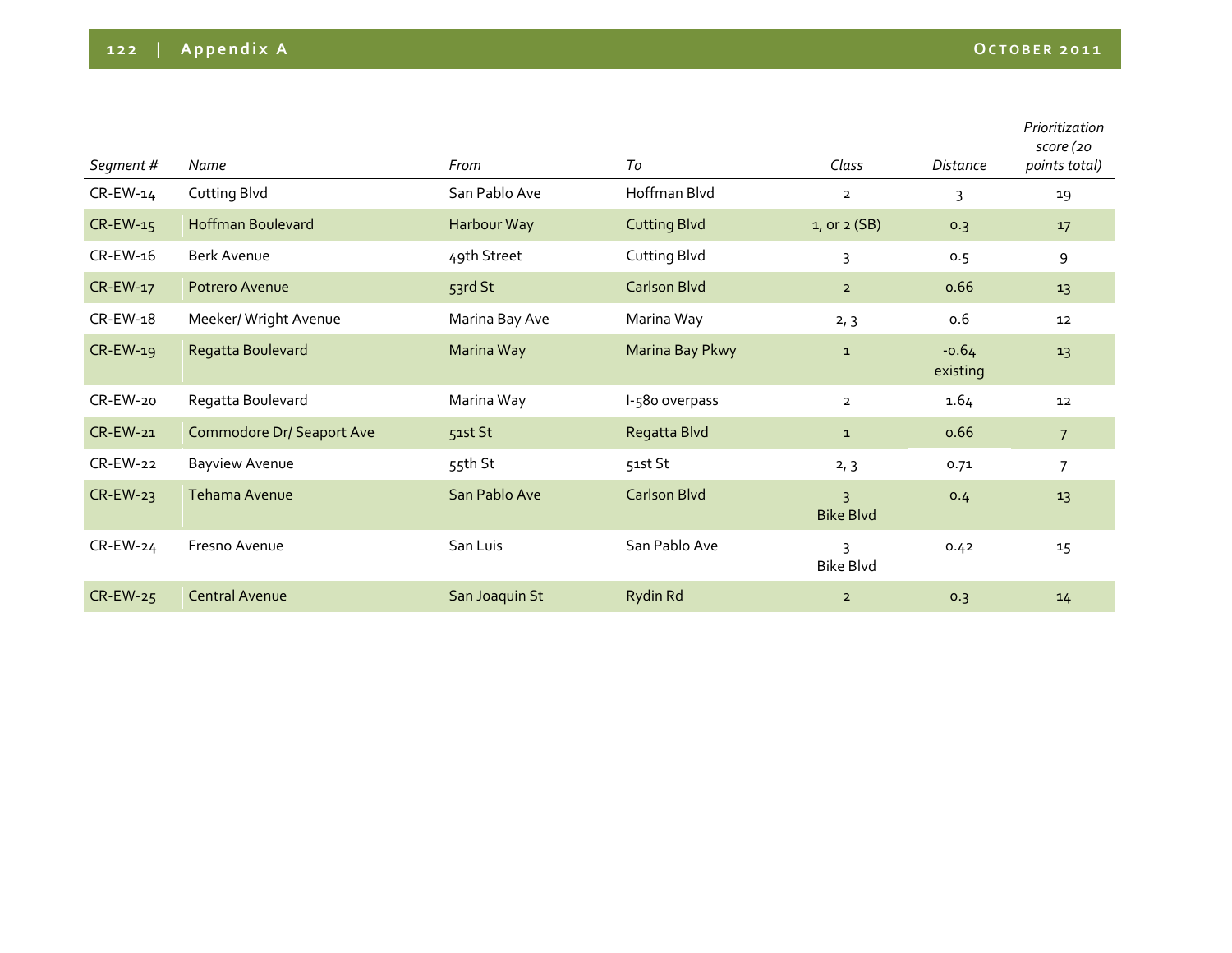## Table A‐<sup>2</sup> | **Hilltop and El Sobrante Valley Routes – Condensed Project List**

| Segment#                  | Name                                   | From                     | To                      | Class          | <b>Distance</b> | Prioritization<br>score (20<br>points total) |
|---------------------------|----------------------------------------|--------------------------|-------------------------|----------------|-----------------|----------------------------------------------|
| <b>HILLTOP AREAS</b>      |                                        |                          |                         |                |                 |                                              |
| $HT-1$                    | Giant Road/Highway                     | Atlas Rd                 | <b>Brookside Dr</b>     | $\overline{3}$ | 2.4             | 17                                           |
| $HT-2$                    | Richmond Parkway                       | Collins Ave              | $I-80$                  | $\overline{2}$ | 1.61            | 16                                           |
| $HT-3$                    | San Pablo Avenue                       | <b>Stanton Ave</b>       | <b>Richmond Parkway</b> | $\overline{2}$ | 0.76            | 13                                           |
| $HT-4$                    | <b>Hilltop Drive</b>                   | Alhambra Rd              | San Pablo Ave           | $\overline{2}$ | 1.66            | 16                                           |
| $HT-5$                    | Lancaster/ Robert H. Miller Drive      | San Pablo Ave            | Hilltop Dr              | 2, 3           | 0.66            | 12                                           |
| $HT-6$                    | Birmingham Drive                       | Shane Dr                 | Robert Miller Dr        | 3              | 0.44            | 13                                           |
| $HT-7$                    | <b>Shane Drive</b>                     | Hilltop Dr               | Fordham St              | 3              | 0.9             | 13                                           |
| $HT-8$                    | Moyers Road/Drive                      | Hilltop Dr               | Annapolis Ave           | 3              | 0.79            | 13                                           |
| $HT - 9$                  | Hilltop Lake Path connection           | <b>BlumeHilltop Lake</b> | <b>Richmond Pkwy</b>    | $\overline{3}$ | 0.12            | 12                                           |
| HT-10                     | <b>Blume Drive</b>                     | Richmond Pkwy            | Hilltop Dr              | $\overline{2}$ | 0.8             | 11                                           |
| $HT-11$                   | <b>Park Central</b>                    | Fitzgerald Dr            | Hilltop Dr              | $\overline{2}$ | 0.9             | 11                                           |
| $HT-12$                   | El Portal Drive                        | San Pablo Dam Rd         | $I-80$                  | $\overline{2}$ | 0.2             | 16                                           |
| $HT-13$                   | <b>Goodrick Avenue</b>                 | Parr Ave                 | <b>Richmond Pkwy</b>    | $\overline{2}$ | 0.38            | 9                                            |
|                           |                                        |                          |                         |                |                 |                                              |
| <b>EL SOBRANTE VALLEY</b> |                                        |                          |                         |                |                 |                                              |
| $FC-12$                   | Castro Ranch Rd ERRRD trail connection | San Pahlo Dam Pd         | $F$ RDDD Wildcat $C$ an | $\sim$ $\sim$  | 0.22            | $\mathbf{1}$                                 |

| $ES$ -1a | Castro Ranch Rd EBRPD trail connec-<br>tion    | San Pablo Dam Rd                              | <b>EBRPD, Wildcat Can-</b><br>yon | 0.32 | 12 |
|----------|------------------------------------------------|-----------------------------------------------|-----------------------------------|------|----|
| $ES-1b$  | San Pablo Dam Road EBRPD trail con-<br>nection | San Pablo Dam Rd at<br>Lakeside Athletic Club | EBRPD, Wildcat Can-<br>von        | 0.21 | 11 |
| $ES-2$   | Sobrante Regional Preserve Trail               | Castro Ranch Rd                               | Trail                             | 1.05 | 8  |
| ES-3a    | San Pablo Dam Rd                               | Miflin Ave                                    | El Portal Drive                   | 0.17 | 16 |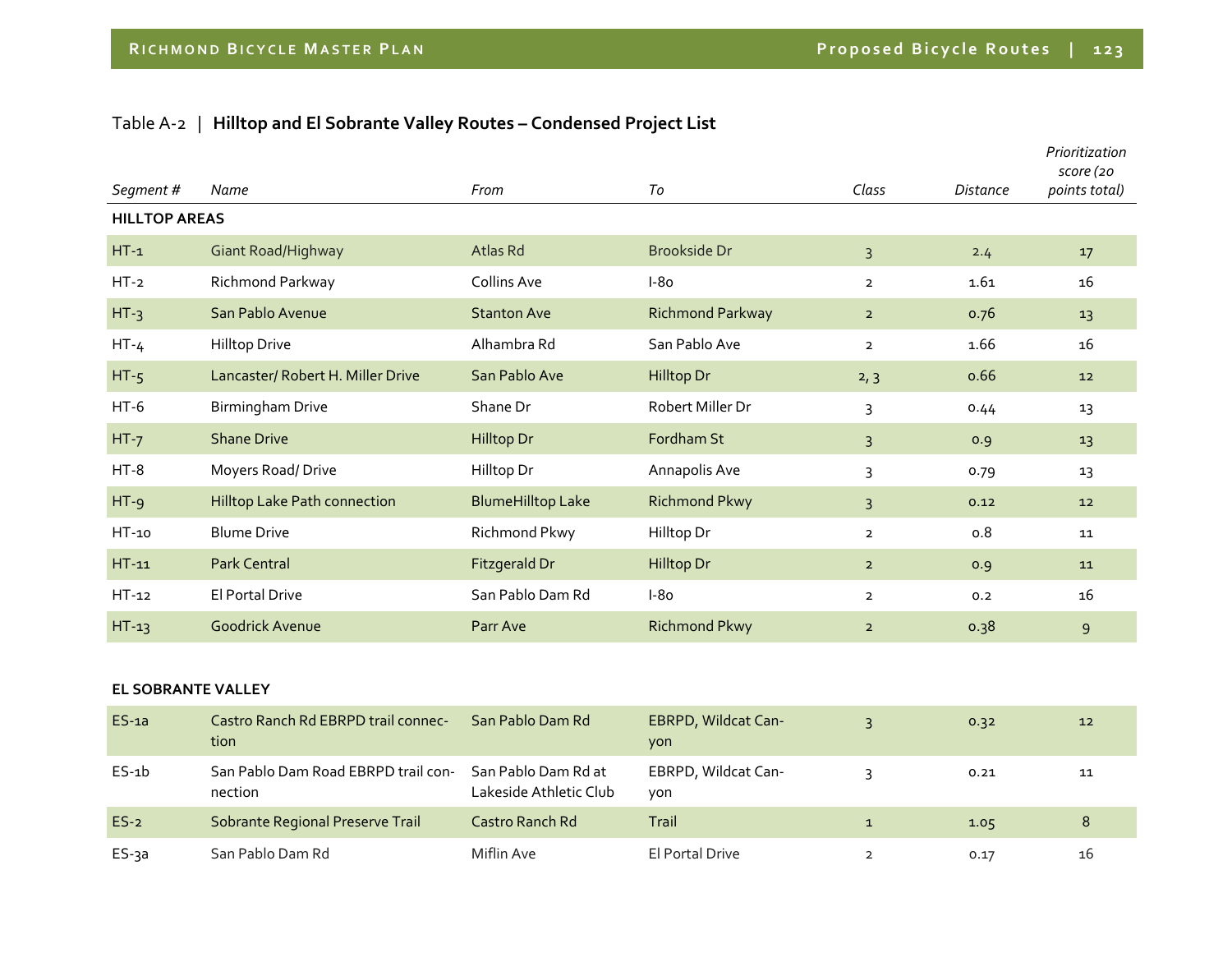| Segment # | Name                     | From                 | Тo                     | Class          | Distance | Prioritization<br>score (20<br>points total) |
|-----------|--------------------------|----------------------|------------------------|----------------|----------|----------------------------------------------|
| $ES-3b$   | San Pablo Dam Road       | Southern City Limits | Castro Ranch Rd        | $\overline{2}$ | 0.95     | 16                                           |
| $ES-4$    | Valley View Road         | Pine Hill Dr         | Sunset Dr              | $\overline{2}$ | 0.72     | 11                                           |
| $ES-5$    | <b>Castro Ranch Road</b> | Conestoga Way        | <b>Country View Dr</b> | $\overline{2}$ | 0.47     | 12                                           |
| $ES-6$    | May Road                 | Bruno Rd             | Valley View Rd         | $\overline{2}$ | 0.7      | 13                                           |

## Table <sup>A</sup>‐3 | **Bay Trail and Creek Trails – Condensed Project List**

| Segment #                 | Name                                                                  | From                                                     | To                                                   | Class          | Distance | Prioritization<br>score (20<br>points total) |
|---------------------------|-----------------------------------------------------------------------|----------------------------------------------------------|------------------------------------------------------|----------------|----------|----------------------------------------------|
| <b>BAY TRAIL SEGMENTS</b> |                                                                       |                                                          |                                                      |                |          |                                              |
| $BT-1$                    | <b>Central Avenue</b>                                                 | South from EBRPD Class I<br>trail along Rydin Road       | <b>Caltrans Class I trail</b><br>along I-580, Albany | $\mathbf{1}$   | 0.1      | 15                                           |
| $BT-2$                    | S. 32nd Street connection                                             | Regatta Blvd                                             | South side of Meeker<br>Creek                        | $\mathbf{1}$   | 0.15     | 13                                           |
| $BT-3$                    | <b>Brickyard Cove Road</b>                                            | Opposite Mallard Dr                                      | Dornan Drive                                         | $\mathbf{1}$   | 0.3      | 16                                           |
| $BT-4$                    | Brickyard Cove Road loop south of Mil-<br>ler Knox Regional Shoreline | East end of Dorman Dr                                    | <b>Brickyard Cove Rd</b>                             | $\mathbf{1}$   | 0.62     | 13                                           |
| $BT-5$                    | BNSF railroad right-of-way                                            | Richmond Ave                                             | Keller Beach                                         | $\mathbf{1}$   | 0.33     | 12                                           |
| $BT-6$                    | <b>Pt Richmond</b>                                                    | <b>Ferry Point Tunnel</b>                                | <b>Intersection of Garrard</b><br>Ave & Cutting Blvd | $\mathbf{1}$   | 0.1      | 17                                           |
| $BT-7$                    | Tewksbury Avenue                                                      | Railroad Avenue (picking<br>up from where BT-9b<br>ends) | Castro St                                            | $\mathbf{1}$   | 0.45     | 15                                           |
| $BT-8a$                   | Railroad Avenue                                                       | Garrard Ave                                              | Railroad Ave                                         | $\overline{2}$ | 0.1      | 14                                           |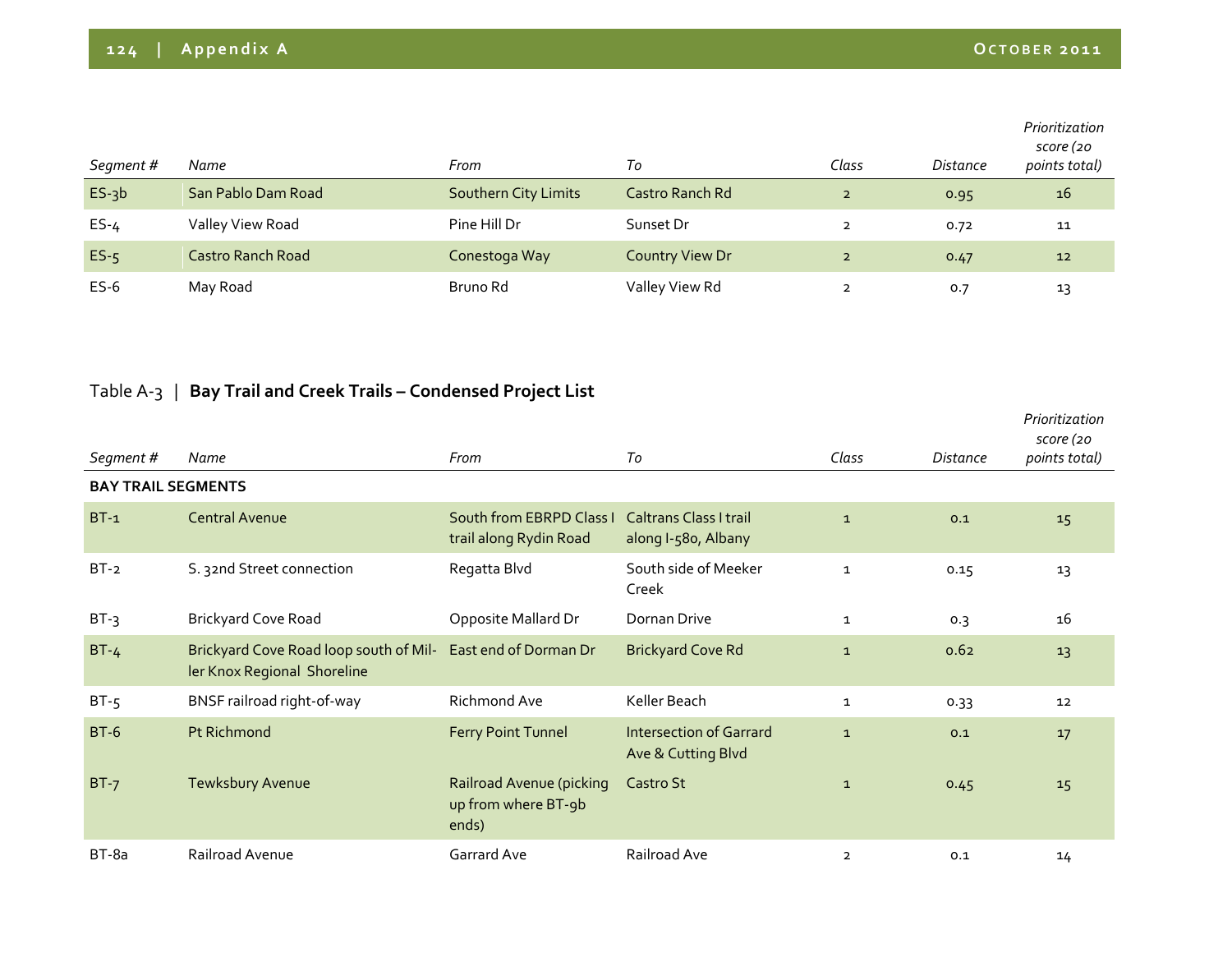| Segment # | Name                                  | From                                                                   | To                                                                          | Class          | <b>Distance</b> | Prioritization<br>score (20<br>points total) |
|-----------|---------------------------------------|------------------------------------------------------------------------|-----------------------------------------------------------------------------|----------------|-----------------|----------------------------------------------|
| BT-8b     | <b>Richmond Avenue/ Castro Street</b> | <b>Railroad Ave</b>                                                    | Tewksbury Ave                                                               | $\overline{3}$ | 0.28            | 14                                           |
| BT-8c     | <b>Richmond Avenue</b>                | <b>Garrard Ave</b>                                                     | Canal Blvd                                                                  | 1, 3           | 0.33            | 12                                           |
| $BT-9$    | <b>Western Drive</b>                  | Dorman Dr                                                              | Chevron Long Wharf                                                          | $\overline{3}$ | $\mathbf{1}$    | 11                                           |
| $BT-10$   | Pt Richmond                           | Intersection of Castro St<br>& Tewksbury Ave                           | Existing trail under<br>Richmond/San Rafael<br><b>Bridge</b>                | $\mathbf{1}$   | 0.9             | 18                                           |
| $BT-11$   | Pt. Richmond - Pt Molate              | North side of Rich-<br>mond/San Rafael Bridge                          | Point Molate beach at<br>boundary of former<br><b>Naval Fuel Depot</b>      | $\mathbf{1}$   | 1.26            | 13                                           |
| BT-12     | Pt Molate                             | Shoreline of former Point<br>Molate Naval Fuel Depot                   |                                                                             | $\mathbf{1}$   | 1.4             | 13                                           |
| $BT-13$   | Pt Molate - Pt San Pablo              | Northern boundary of<br>former Point Molate Na-<br>val Fuel Depot      | Southern boundary of<br>City of Richmond's<br>Point San Pablo Prop-<br>erty | $\mathbf{1}$   | 0.54            | 13                                           |
| $BT-14$   | Pt Molate - Pt San Pablo              | Point San Pablo former<br>Terminal 4                                   |                                                                             | $\mathbf{1}$   | 1.53            | 10                                           |
| $BT-15$   | Pt San Pablo                          | Northern boundary of<br>City of Richmond's Point<br>San Pablo Property | Point San Pablo Yacht<br>Harbor                                             | $\mathbf{1}$   | 0.48            | 10                                           |
| BT-16     | Point San Pablo Yacht Harbor          |                                                                        |                                                                             | $\mathbf{1}$   | 0.31            | 10                                           |
| $BT-17$   | <b>Wildcat Creek Trail North</b>      | <b>Wildcat Creek Trail west-</b><br>ern Terminus                       | <b>Richmond Parkway</b>                                                     | $\mathbf{1}$   | 1.1             | 17                                           |
| $BT-18$   | <b>Goodrick Avenue</b>                | Richmond Pkwy north                                                    | waterfront                                                                  | $\mathbf{1}$   | 0.53            | 12                                           |
| $BT-19$   | Goodrick Ave                          | Goodrick Ave                                                           | Bay View Trail in Point<br>Pinole Regional Shore-<br>line                   | $\mathbf{1}$   | 0.75            | 12                                           |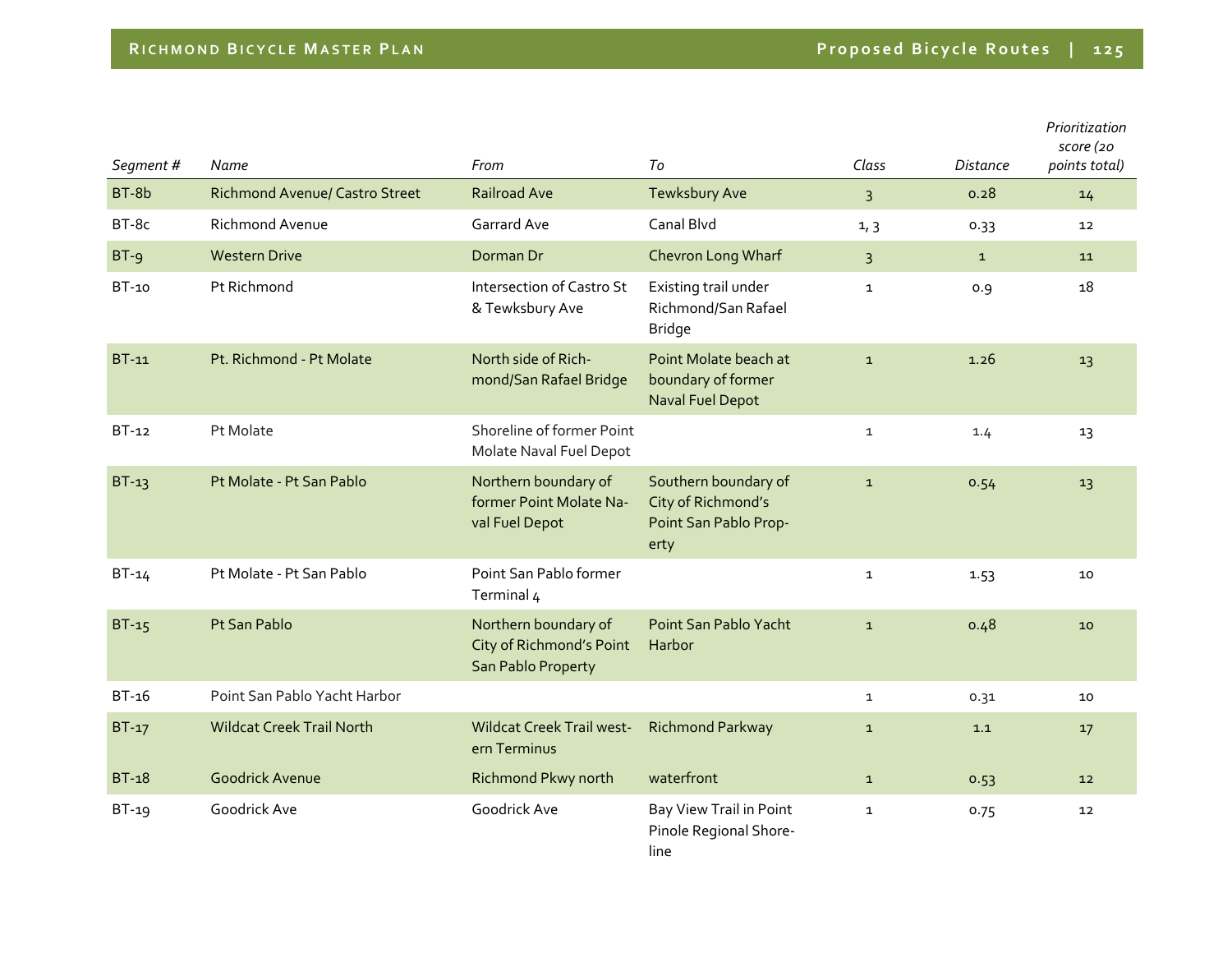| Segment#     | Name                                | From                               | To                                   | Class        | Distance | Prioritization<br>score (20<br>points total) |
|--------------|-------------------------------------|------------------------------------|--------------------------------------|--------------|----------|----------------------------------------------|
| <b>BT-20</b> | Former Freethy Industrial Park      | Southwest to Richmond<br>Pkwy      | North end of Goodrick<br>Ave         | $\mathbf{1}$ | 0.94     | 12                                           |
| $BT-21$      | Point Pinole Regional Shoreline     | Point Pinole Regional<br>Shoreline | Point Wilson, Pinole                 | $\mathbf 1$  | 0.58     | 13                                           |
| $BT-22$      | <b>Atlas Road</b>                   | <b>Richmond Pkwy</b>               | <b>Point Pinole Regional</b><br>Park | $\mathbf{1}$ | 1.18     | 16                                           |
|              | <b>WILDCAT CREEK TRAIL SEGMENTS</b> |                                    |                                      |              |          |                                              |
| $CT-1$       | <b>Brookside Trail</b>              | <b>Giant Rd</b>                    | City Limit/RR tracks                 | $\mathbf{1}$ | 0.14     | ${\bf 11}$                                   |
| $CT-2$       | Creek Trail                         | $I-80$                             | Contra Costa College                 | $\mathbf{1}$ | 1.17     | 11                                           |
| $CT-3$       | <b>Wildcat Creek Trail</b>          | Giant Rd                           | <b>City Limit</b>                    | $\mathbf{1}$ | 0.12     | 11                                           |

CT-4 Wildcat Creek Trail Crossing Richmond Parkway N/A N/A N/A N/A N/A 15

N/A 1 0.17 20

East Mall

CT-5 Cerrito Creek Trail Southern edge of Pacific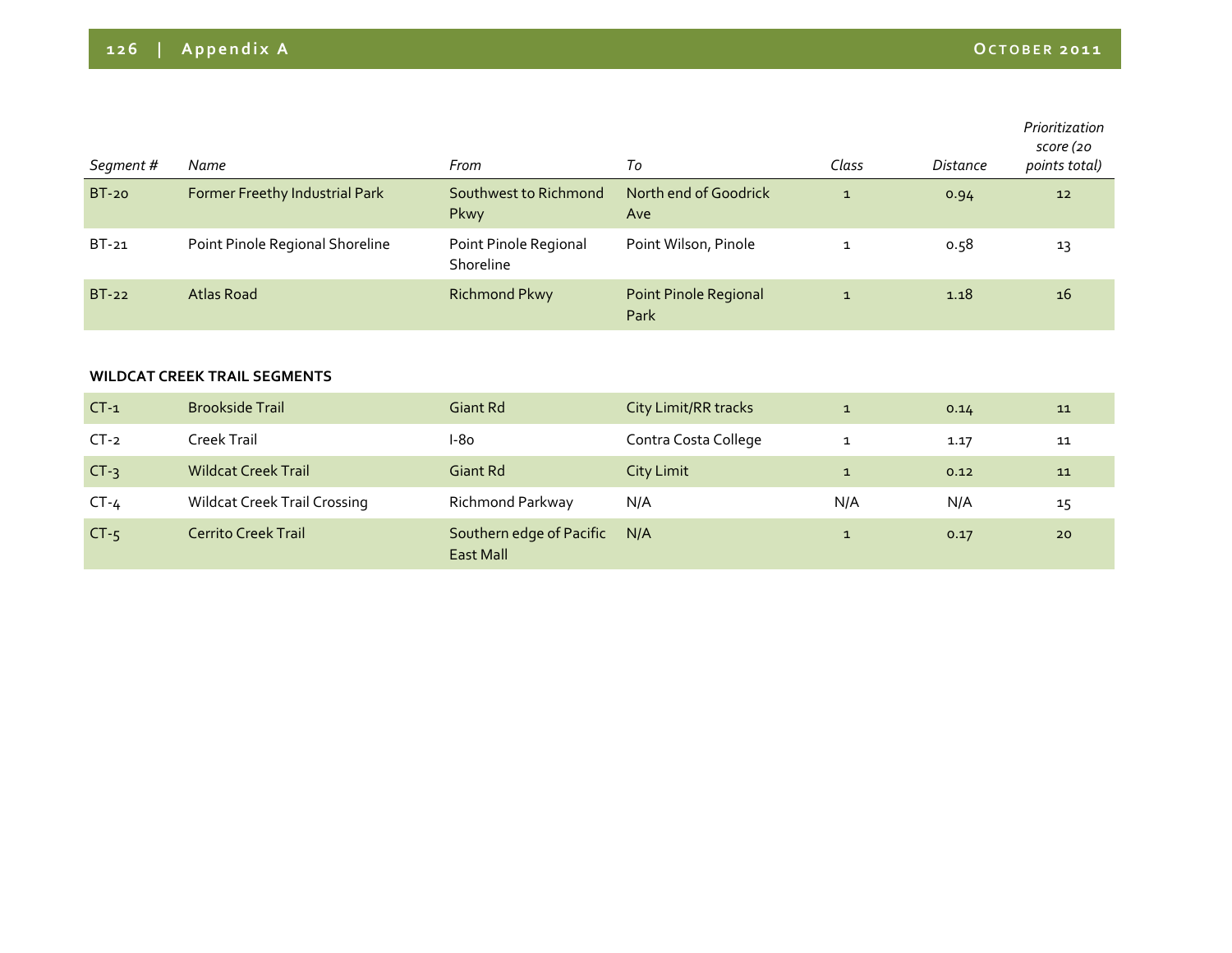### Table <sup>A</sup>‐<sup>4</sup> | **Central Richmond – Complete Project List** *C: Connectivity RA: Regional access*

*I: Relative ability to implement AC: Activity centers S: Safety*

| Segment#   | Name                         | From                   | To                   | Proposed Improvements                                                                                                                       | $\mathsf{C}$   | <b>RA</b>           |                | AC             | S              | Prioritization<br>Score |
|------------|------------------------------|------------------------|----------------------|---------------------------------------------------------------------------------------------------------------------------------------------|----------------|---------------------|----------------|----------------|----------------|-------------------------|
|            | <b>NORTH-SOUTH ROUTES</b>    |                        |                      |                                                                                                                                             |                |                     |                |                |                |                         |
|            |                              |                        |                      |                                                                                                                                             |                |                     |                |                |                |                         |
| $CR-NS-1$  | <b>Richmond Pkwy</b>         | Gertude Ave            | Pennsylvania Ave     | Signage & stripe bike lanes<br>Consider buffer between bike lane & travel lane                                                              | 5              | 5 <sup>5</sup>      | $\overline{2}$ | $\overline{2}$ | $\mathbf{1}$   | 15                      |
| CR-NS-2    | Shared Use Path along RR ROW | <b>Brookside Drive</b> | Chesley Ave          | Install Shared Use path                                                                                                                     | $\mathbf{1}$   | 5                   | $\mathbf{1}$   | 3              | $\mathbf{1}$   | 11                      |
| CR-NS-3a   | 2nd Street                   | Pennsylvania Ave       | <b>Cutting Blvd</b>  | Signage & Sharrows                                                                                                                          | 5              | $\overline{3}$      | $\overline{2}$ | $\overline{3}$ | $\overline{2}$ | 15                      |
| $CR-NS-3b$ | <b>Filbert Street</b>        | Chesley Ave            | Vernon Ave           | Signage & Sharrows                                                                                                                          | 5              | $\mathsf{o}\xspace$ | $\overline{2}$ | 3              | $\mathbf{1}$   | 11                      |
| $CR-NS-4$  | RR frontage stub             | <b>Richmond Pkwy</b>   | Chesley Ave          | Shared Use path behind school and along east<br>side of RR ROW<br>Requires RR grade crossing                                                | $\mathbf{1}$   | $\overline{2}$      | $\mathbf{1}$   | $\overline{2}$ | $\mathbf{1}$   | $\overline{7}$          |
| CR-NS-5a   | 6th Street                   | Maine Ave              | <b>Barrett Ave</b>   | Signage & Sharrows<br><b>Bike blvd treatments</b>                                                                                           | 5              | 3                   | 4              | 3              | 3              | 18                      |
| $CR-NS-5b$ | 7th Street                   | Vernon Ave             | <b>RR</b> track      | Signage & stripe bike lanes<br>Narrow lane widths<br><b>Remove Bots Dots</b><br>Coordinate with Pedestrian Master Plan rec-<br>ommendations | 5              | $\overline{3}$      | $\overline{4}$ | $\overline{3}$ | $\mathbf{1}$   | 16                      |
| CR-NS-5C   | 7th Street                   | RR track               | <b>Barrett Ave</b>   | Signage & Sharrows<br>Bike blyd treatments<br>Coordinate with Pedestrian Master Plan rec-<br>ommendations                                   | 5              | 3                   | 4              | $\overline{3}$ | $\overline{3}$ | 18                      |
| CR-NS-6a   | Harbour Way                  | Pennsylvania           | <b>Macdonald Ave</b> | Lane Reduction/ Road Diet<br>Sign and stripe bike lanes<br>Coordinate with Pedestrian Master Plan rec-<br>ommendations                      | 5 <sup>1</sup> | $\circ$             | $\overline{4}$ | $\overline{3}$ | $\overline{3}$ | 15                      |
| CR-NS-6b   | Harbour Way                  | Macdonald Ave          | Ohio Ave             | Lane Reduction/ Road Diet<br>On-street parking<br>Sign & Stripe lanes<br>Coordinate with Pedestrian Master Plan rec-<br>ommendations        | 5              | $\mathsf{o}$        | $\overline{2}$ | 3              | $\overline{2}$ | $12 \overline{ }$       |
| CR-NS-6c   | Harbour Way South            | Ohio Ave               | <b>Cutting Ave</b>   | Install Shared Use path                                                                                                                     | 5              | 5                   | $\overline{2}$ | $\overline{3}$ | $\mathbf 1$    | 16                      |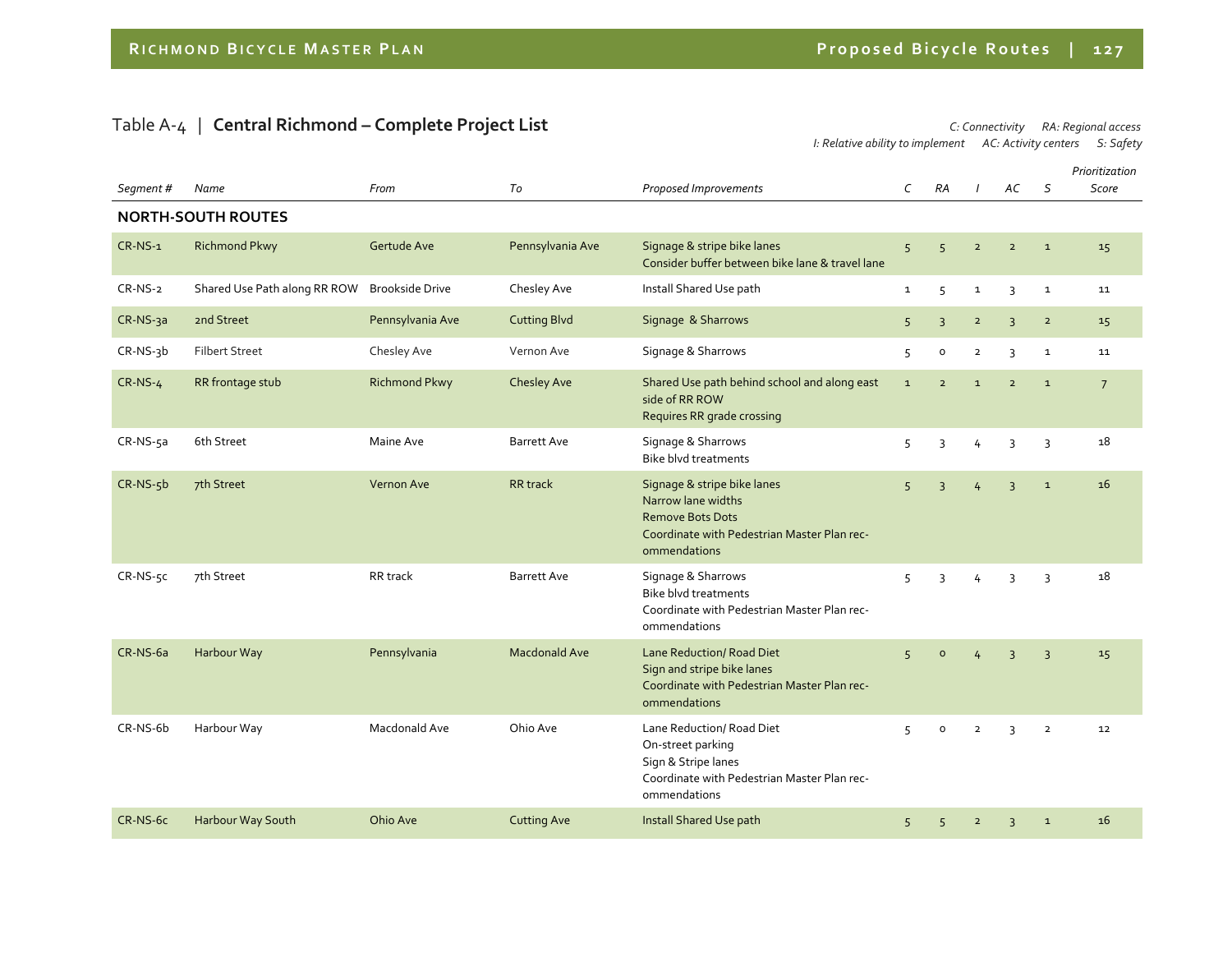| Segment#         | Name                       | From                 | To                       | Proposed Improvements                                                                                                                                                                           | C              | <b>RA</b>      |                | АC                      | S              | Prioritization<br>Score |
|------------------|----------------------------|----------------------|--------------------------|-------------------------------------------------------------------------------------------------------------------------------------------------------------------------------------------------|----------------|----------------|----------------|-------------------------|----------------|-------------------------|
| CR-NS-6d         | Harbour Way South          | Cutting Ave          | Wright Ave               | Interchange improvements<br>Signage & stripe bike lanes<br>Fix/install bicycle detection loops at Har-<br>bor/Hoffman intersection                                                              | 5              | 5              | $\mathbf{1}$   | 3                       | $\mathbf{1}$   | 15                      |
| CR-NS-7a         | 13th Street/Portola Avenue | Costa Ave            | <b>Barrett Ave</b>       | Lane Reduction/ Road Diet to Garvin Ave<br>Sign & Stripe Bike Lanes<br>Class I shared use pathway connection from<br>Garvin to Barrett Ave along RR ROW                                         | $\mathbf 1$    | $\overline{3}$ |                | $\overline{3}$          | $\overline{3}$ | 14                      |
| $CR-NS-7b$       | Pennsylvania Ave Bridge    | Pennsylvania Ave     | <b>Esmond Ave</b>        | Class I path on west side of bridge<br>Signage & stripe bike lanes on bridge<br>Coordinate with Pedestrian Master Plan rec-<br>ommendations                                                     | 5              | 5              | $\overline{2}$ | 3                       | $\overline{3}$ | 18                      |
| CR-NS-8a         | Marina Way                 | <b>Macdonald Ave</b> | <b>Richmond Greenway</b> | Signage & Sharrows<br><b>Bike blyd treatments</b>                                                                                                                                               | 5              | 5              | 4              | 3                       | $\overline{3}$ | 20                      |
| CR-NS-8b         | Marina Way                 | Richmond Greenway    | Wright Ave               | Signage & stripe bike lanes                                                                                                                                                                     | 5              | 5              | 4              | 3                       | $\overline{2}$ | 19                      |
| CR-NS-8c         | 16th Street                | <b>Macdonald Ave</b> | <b>Richmond Greenway</b> | Signage & Sharrows                                                                                                                                                                              | $\overline{2}$ | $\overline{3}$ | 4              | $\overline{3}$          | $\mathbf 1$    | 13                      |
| CR-NS-8d         | 15th Street                | Costa Ave            | Portola Ave              | Signage & Sharrows                                                                                                                                                                              | $\overline{2}$ | 3              | 4              | 3                       | 1              | 13                      |
| $CR-NS-9$        | 18th/19th Street           | Costa Ave            | Nevin Ave                | Signage & Sharrows<br><b>Bike blyd treatments</b>                                                                                                                                               | $\mathbf{1}$   | $\overline{2}$ | 4              | 3                       | $\mathbf 1$    | 11                      |
| CR-NS-10a        | 23rd Street                | <b>Emeric Ave</b>    | <b>Bissell Ave</b>       | 23rd Street Streetscape Project recommenda-<br>tions<br>Consider bike box at 23rd St right turn onto<br>Bissell Ave. Daylight corners at Bissell/23rd St<br>intersection to improve sightlines. | 5              | 5              | 4              | 3                       | $\overline{2}$ | 19                      |
| CR-NS-10b        | S. 23rd Street             | Ohio Ave             | Meeker Ave               | Lane Reduction/ Road Diet<br>Sign & Stripe lanes<br>Coordinate with Pedestrian Master Plan rec-<br>ommendations                                                                                 | 5              | 5              |                | $\overline{\mathbf{3}}$ | $\overline{2}$ | 19                      |
| <b>CR-NS-10C</b> | Marina Bay Parkway         | Regatta Blvd         | Meeker Ave               | Officer Bradley A. Moody Memorial Underpass<br>project. Add bike loop detector at Department<br>of Public Health complex exit.                                                                  | 5              | 5              | 3              | 3                       | $\overline{2}$ | 18                      |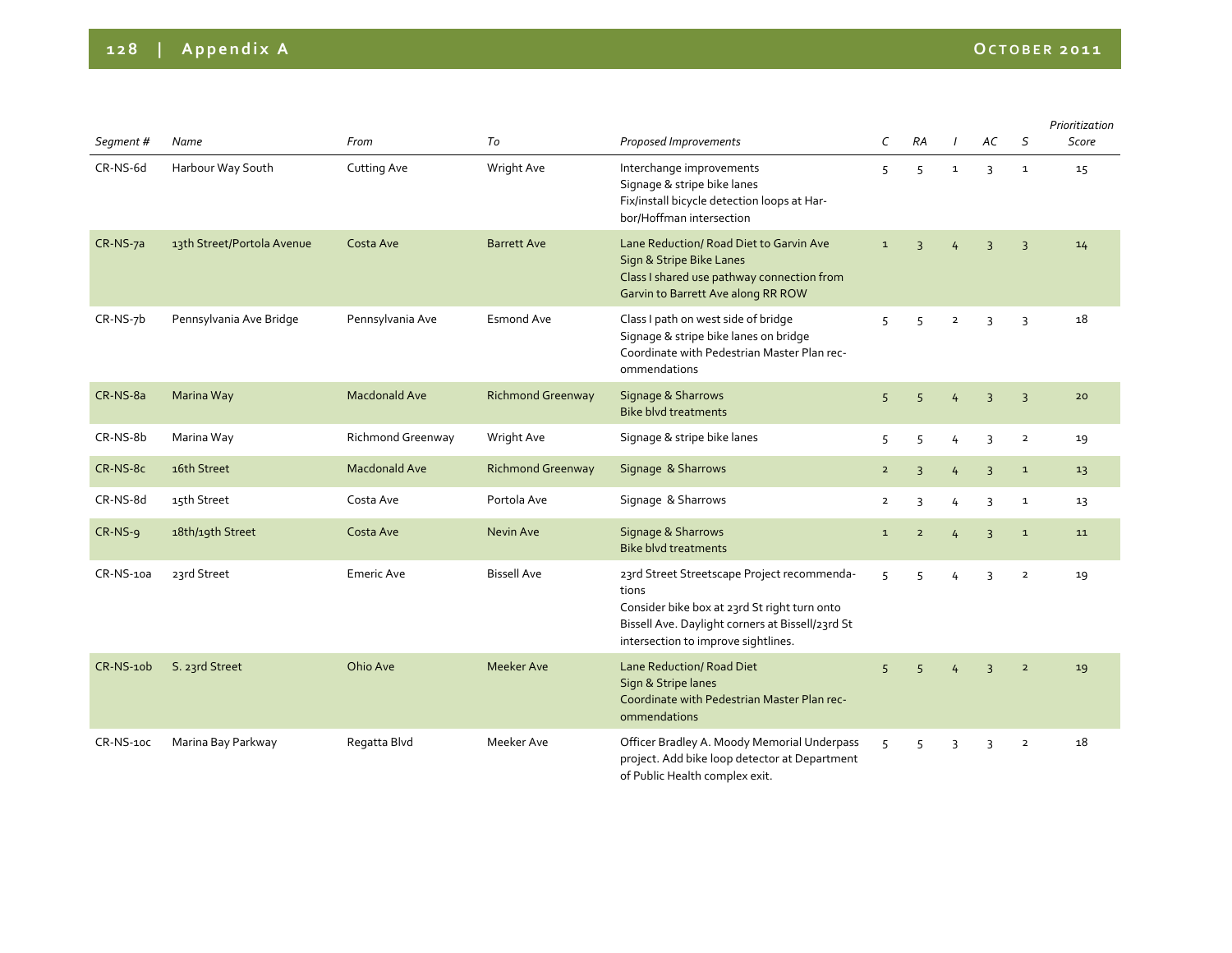| Segment#     | Name                                        | From                     | To                       | Proposed Improvements                                                                                                                                                                                              | C              | RA                  |                | AC             | S              | Prioritization<br>Score |
|--------------|---------------------------------------------|--------------------------|--------------------------|--------------------------------------------------------------------------------------------------------------------------------------------------------------------------------------------------------------------|----------------|---------------------|----------------|----------------|----------------|-------------------------|
| CR-NS-11a    | Carlson Blvd                                | Broadway                 | $45^{\text{th}}$ St      | Signage & stripe bike lanes<br>Lane reduction/ road diet<br>Buffered bike lanes<br>Smooth lip between gutter & roadway<br>Coordinate with Pedestrian Master Plan rec-<br>ommendations                              | 5              | 5                   | $\overline{2}$ | 3              | $\overline{2}$ | 17                      |
| CR-NS-11b    | <b>Carlson Blvd</b>                         | $45^{\text{th}}$ St      | <b>Central Ave</b>       | Signage & stripe bike lanes                                                                                                                                                                                        | 5              | 5 <sup>1</sup>      | $\overline{2}$ | $\overline{3}$ | $\mathbf 1$    | 16                      |
| $CR-NS-12a$  | 24th/25th Street                            | Market Ave               | <b>Grant Ave</b>         | Signage & Sharrows<br><b>Bike Blvd treatments</b><br>North-south connection through Richmond HS<br>Improve pavement conditions on 25th St btwn<br>Downer & Garvin Ave. Traffic circle at Grant<br>Ave intersection | $\overline{2}$ | 3                   | $\overline{2}$ | 3              | $\mathsf{o}$   | 10                      |
| $CR-NS-12b$  | 24th Street                                 | <b>Grant Ave</b>         | <b>Macdonald Ave</b>     | Signage & Stripe lanes<br>Potential roundabout at Roosevelt Ave                                                                                                                                                    | $\overline{2}$ | $\overline{3}$      | $\overline{2}$ | $\overline{3}$ | $\overline{2}$ | 12                      |
| $CR-NS-13$   | Spring Street/ 31st Street/<br>Erlandson St | 29th St                  | Regatta Blvd             | Provide connection north to Maine Ave RR<br>crossing                                                                                                                                                               | $\overline{2}$ | 3                   | 4              | 3              | $\mathbf 1$    | 13                      |
| $CR-NS-14a$  | <b>Meade Street</b>                         | Regatta Blvd             | Seaver Ave               | Long-term improvement along RR ROW                                                                                                                                                                                 | $\mathbf{1}$   | $\circ$             | $\mathbf 1$    | $\overline{3}$ | $\mathbf 1$    | 6                       |
| $CR-NS-14b$  | <b>Meade Street</b>                         | Regatta Blvd             | 51st St                  | Signage & stripe bike lanes                                                                                                                                                                                        | $\mathbf{1}$   | $\mathsf{o}$        | $\overline{2}$ | 3              | $\mathbf 1$    | $\overline{7}$          |
| $CR-NS-15a$  | 29th /30th St/33rd Street                   | Vale Rd                  | <b>Richmond Greenway</b> | Signage & Sharrows<br><b>Bike Blyd treatments</b>                                                                                                                                                                  | 5              | $\overline{3}$      | $\frac{1}{4}$  | $\overline{3}$ | $\mathbf{1}$   | 16                      |
| $CR-NS-15b$  | 33rd Street Bridge                          | Richmond Greenway        |                          | Install bike ramp on stairs                                                                                                                                                                                        | 5              | 3                   | 4              | 3              | $\mathbf{1}$   | 16                      |
| CR-NS-15C    | 33rd Street                                 | <b>Richmond Greenway</b> | <b>Wall Ave</b>          | Signage & Sharrows<br><b>Bike Blvd treatments</b>                                                                                                                                                                  | 5              | $\overline{3}$      | $\overline{4}$ | $\overline{3}$ | $\mathbf 1$    | 16                      |
| $CR$ -NS-16a | 37th Street                                 | Cerrito Ave              | Wall Ave                 | Signage & Stripe buffered lanes<br>Potential roundabout at Roosevelt Ave                                                                                                                                           | $\overline{2}$ | $\circ$             | $\overline{2}$ | 3              | $\mathbf{1}$   | 8                       |
| $CR-NS-16b$  | 37th Street                                 | <b>Wall Ave</b>          | <b>Cutting Blvd</b>      | Signage & Sharrows                                                                                                                                                                                                 | $\overline{2}$ | $\circ$             | $\overline{4}$ | $\overline{3}$ | $\overline{3}$ | 12                      |
| $CR-NS-16c$  | 37th Street                                 | <b>Cutting Blvd</b>      | Carlson Blvd             | Signage & stripe bike lanes                                                                                                                                                                                        | $\overline{2}$ | 0                   | 4              | 3              | 3              | 12                      |
| CR-NS-16d    | Cerrito Avenue/ 38th Street                 | <b>Garvin Ave</b>        | 37th St                  | Signage & Sharrows                                                                                                                                                                                                 | $\mathbf{1}$   | $\mathsf{o}\xspace$ | 4              | $\overline{3}$ | $\mathbf 1$    | 9                       |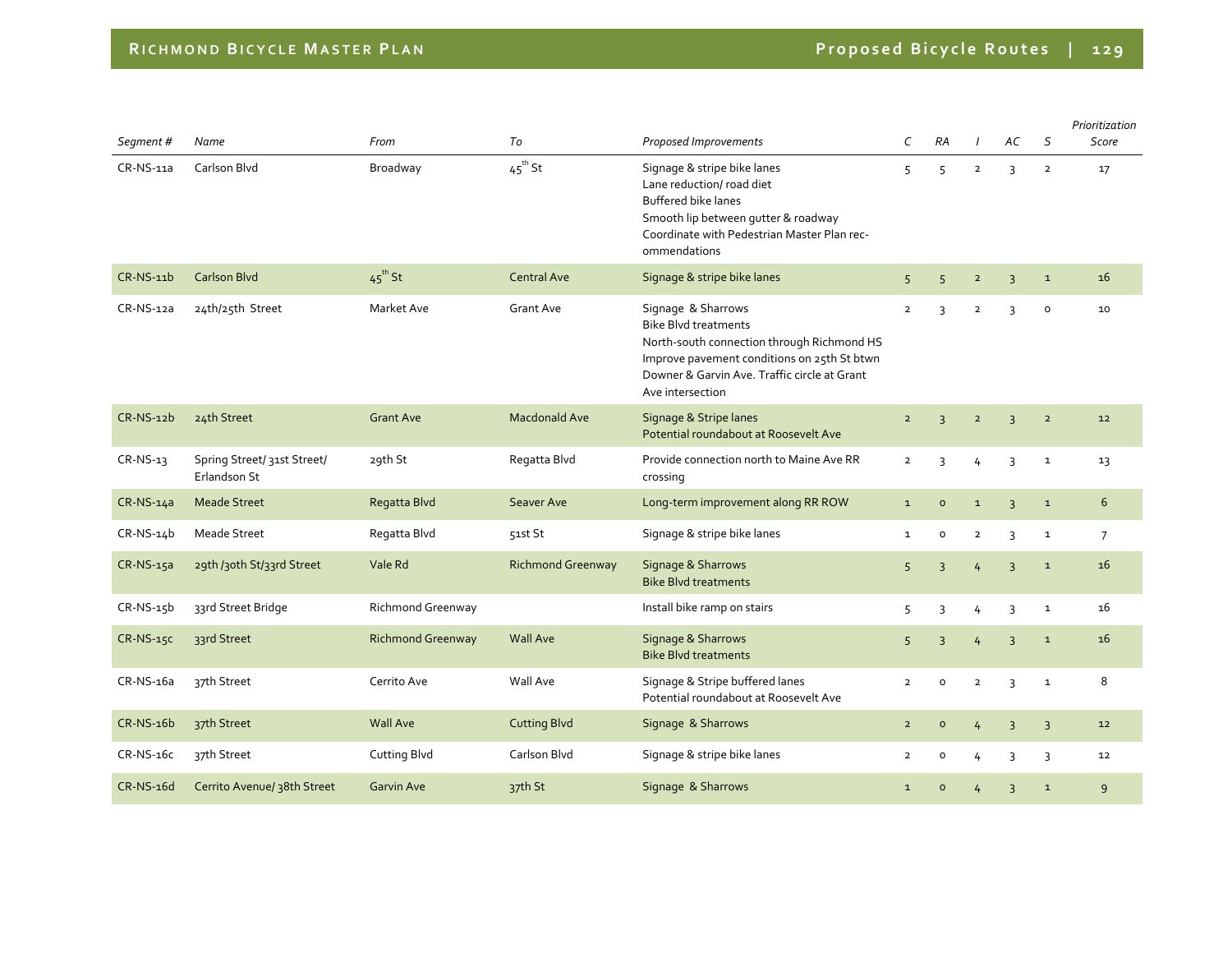| Segment #       | Name                                          | From                                 | To                       | Proposed Improvements                                                                                                                                                                                                                                                                                                                                                       | C              | <b>RA</b>      |                | AC             | S              | Prioritization<br>Score |
|-----------------|-----------------------------------------------|--------------------------------------|--------------------------|-----------------------------------------------------------------------------------------------------------------------------------------------------------------------------------------------------------------------------------------------------------------------------------------------------------------------------------------------------------------------------|----------------|----------------|----------------|----------------|----------------|-------------------------|
| $CR-NS-17a$     | Wilson Ave/43rd /44th/45th<br><b>Street</b>   | McBryde Ave                          | Macdonald Ave            | Signage & Sharrows<br><b>Bike blyd treatments</b><br>Improve spur path connection to San Pablo Ave<br>at Roosevelt Ave.<br>Interchange improvements at Barrett Ave, pro-<br>vide signalized crossing at Barrett Ave.<br>Make 44th St two-way btwn Nevin & Barrett<br>Ave<br>Provide Class 3 route along 43rd St in short-term<br>Provide cut in median across Macdonald Ave | 5              | 3              | $\mathbf{1}$   | $\overline{2}$ | $\mathbf{1}$   | 12                      |
| $CR-NS-17b$     | Richmond Greenway spur                        | East side of Target Park-<br>ing lot |                          | Pave connection between Macdonald Ave &<br>Richmond Greenway along the east side of<br>Target<br>Provide cut in McDonald Ave median to pro-<br>vide bicycle access to Greenway                                                                                                                                                                                              | $\mathbf{1}$   | 5              | 4              | $\overline{3}$ | $\mathbf 1$    | 14                      |
| CR-NS-18        | 46th Street                                   | Seaver Ave                           | Bay Trail                | Long-term, alignment unknown                                                                                                                                                                                                                                                                                                                                                | $\mathbf{1}$   | 5              | $\mathbf{1}$   | 3              | $\mathbf{1}$   | 11                      |
| CR-NS-19        | 47th/49th/45th Street                         | <b>Carlson Blvd</b>                  | <b>Richmond Greenway</b> | Signage & Sharrows<br><b>Bike blvd treatments</b>                                                                                                                                                                                                                                                                                                                           | $\mathbf{1}$   | $\overline{3}$ | $\overline{4}$ | $\overline{3}$ | $\mathbf 1$    | 12                      |
| CR-NS-20        | 51st Street                                   | East Montgomery Ave                  | <b>Bay Trail</b>         | Long-term, alignment unknown                                                                                                                                                                                                                                                                                                                                                | $\mathbf{1}$   | 3              | $\mathbf{1}$   | $\mathbf{1}$   | $\mathbf 1$    | $\overline{7}$          |
| CR-NS-21a       | Ells Lane                                     | <b>Cypress Ave</b>                   | <b>Flemming Ave</b>      | Install curb ramps to access existing path<br>Improve paving along pathway                                                                                                                                                                                                                                                                                                  | $\mathbf 1$    | 5              | $\overline{4}$ | $\overline{3}$ | $\mathbf{1}$   | 14                      |
| $CR-NS-21b$     | Ells Street                                   | Flemming Ave                         | Bayview Ave              | Signage & Sharrows                                                                                                                                                                                                                                                                                                                                                          | $\mathbf 1$    | 5              | 4              | $\overline{3}$ | $\mathbf 1$    | 14                      |
| <b>CR-NS-22</b> | 56th St/ San Luis St/ Pierce St               | Potrero Ave                          | <b>Central Ave</b>       | Signage & Sharrows                                                                                                                                                                                                                                                                                                                                                          | $\overline{2}$ | $\overline{3}$ | $\overline{4}$ | $\overline{3}$ | $\mathbf 1$    | 13                      |
| $CR-NS-23$      | Imperial Ave/ 55th St/San Joa-<br>quin Street | Potrero Ave                          | Central Ave              | Signage & Sharrows                                                                                                                                                                                                                                                                                                                                                          | 2              | 3              | 4              | 3              | $\mathbf 1$    | 12                      |
| <b>CR-NS-24</b> | San Pablo Avenue                              | <b>Lowell Ave</b>                    | <b>Barrett Ave</b>       | Signage & Sharrows<br>Potential for Green Sharrow lane in center of<br>outside travel lane<br>Coordinate with Pedestrian Master Plan rec-<br>ommendations                                                                                                                                                                                                                   | 5              | 5              | $\mathbf 1$    | $\overline{2}$ | $\overline{2}$ | 15                      |
| $CR-NS-25a$     | Amador Street                                 | McBryde Ave                          | Clinton Ave              | Signage & Sharrows<br><b>Bike blvd treatments</b>                                                                                                                                                                                                                                                                                                                           | $\overline{2}$ | 3              | 4              | 3              | $\mathbf{1}$   | 13                      |
| $CR-NS-25b$     | <b>Key Boulevard</b>                          | <b>Clinton Ave</b>                   | <b>Macdonald Ave</b>     | Signage & stripe bike lanes                                                                                                                                                                                                                                                                                                                                                 | 5              | $\overline{3}$ | 4              | $\overline{3}$ | $\mathbf{1}$   | 16                      |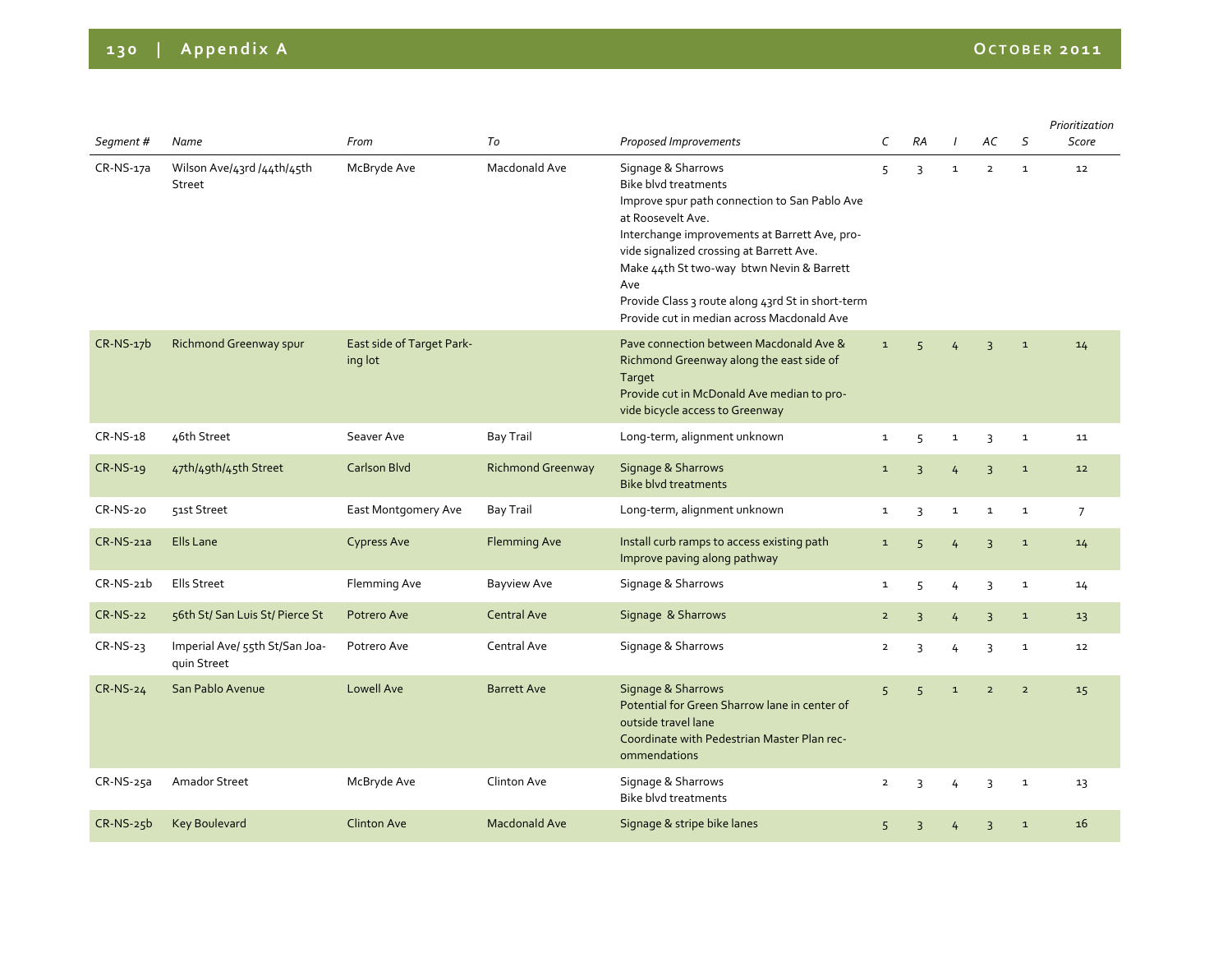| Segment #  | Name            | From         | Тo                                | Proposed Improvements                                                                                                                                                      | RA | АC | Prioritization<br>Score |
|------------|-----------------|--------------|-----------------------------------|----------------------------------------------------------------------------------------------------------------------------------------------------------------------------|----|----|-------------------------|
| $CR-NS-26$ | Canal Boulevard | Cutting Blvd | 400' north of E Rich-<br>mond Ave | Signage & stripe bike lanes in SB direction<br>NB lane existing<br>Consider Class I path between Seacliff Dr and<br>the SS Red Oak Victory as a long-term alterna-<br>tive |    |    | $\Omega$                |

#### **EAST‐WEST ROUTES**

| $CR$ -EW-1     | <b>Market Avenue</b>                              | Soto St       | <b>RR</b> tracks  | Signage & Sharrows                                                                                                                                                                                                                                                                                                                                    | $\mathbf{1}$ | $\overline{3}$ | $\overline{2}$ | $\overline{3}$ | $\mathbf{1}$   | 10 |
|----------------|---------------------------------------------------|---------------|-------------------|-------------------------------------------------------------------------------------------------------------------------------------------------------------------------------------------------------------------------------------------------------------------------------------------------------------------------------------------------------|--------------|----------------|----------------|----------------|----------------|----|
| CR-EW-2a       | Emeric Avenue                                     | 23rd          | 26th              | Signage & Sharrows                                                                                                                                                                                                                                                                                                                                    | $\mathbf{1}$ | 3              | $\frac{1}{2}$  | 3              | $\mathbf{1}$   | 12 |
| CR-EW-2b       | Connection through Richmond<br><b>High School</b> | 26th St       | 26th St           | Pathway connection                                                                                                                                                                                                                                                                                                                                    | $2^{\circ}$  | $\overline{3}$ | $\overline{2}$ | $\overline{3}$ | $\mathbf{1}$   | 11 |
| CR-EW-2C       | Chesley/ Gertrude Avenue                          | Rumrill Blvd  | McKosken Rd       | Signage & Sharrows                                                                                                                                                                                                                                                                                                                                    | $\mathbf{1}$ | 3              | $\overline{4}$ | $\overline{2}$ | $\mathbf{1}$   | 11 |
| $CR$ -EW-3     | Maricopa/Costa Ave                                | San Pablo Ave | 13th St           | Signage & Sharrows<br>Bike blvd traffic calming treatments<br>Provide cut in San Pablo Ave median to allow<br>northbound bicyclists to make a left-turn onto<br>Maricopa Ave.<br>Intersection improvements at 23rd St, in-<br>pavement flashers or stutter flash<br>Future connection to multi-use path in San<br>Pablo and ped/bike bridge over I-80 | 5            | $\overline{3}$ | $\frac{1}{4}$  | $\overline{3}$ | $\mathbf{1}$   | 16 |
| CR-EW-4a       | McBryde Avenue                                    | Alvarado Park | San Pablo Ave     | Signage & stripe bike lanesCrossing improve-<br>ments at San Pablo Avenue<br>Lane narrowing or reduction                                                                                                                                                                                                                                              | $\mathbf{1}$ | 5              | 4              | 3              | $\overline{2}$ | 15 |
| $CR$ -EW-4 $b$ | McBryde Avenue                                    | San Pablo Ave | <b>Wilson Ave</b> | Signage & Sharrows                                                                                                                                                                                                                                                                                                                                    | $\mathbf{1}$ | 5              | 4              | $\overline{3}$ | $\overline{3}$ | 16 |
| CR-EW-5a       | Solano Av                                         | 35th St       | Arlington Blvd    | Signage & Sharrows<br><b>Bike Blvd treatments</b><br>Intercestion improvements at Can Bable Ave                                                                                                                                                                                                                                                       | 5            | 5              | 4              | 3              | $\overline{2}$ | 19 |

Intersection improvements at San Pablo Ave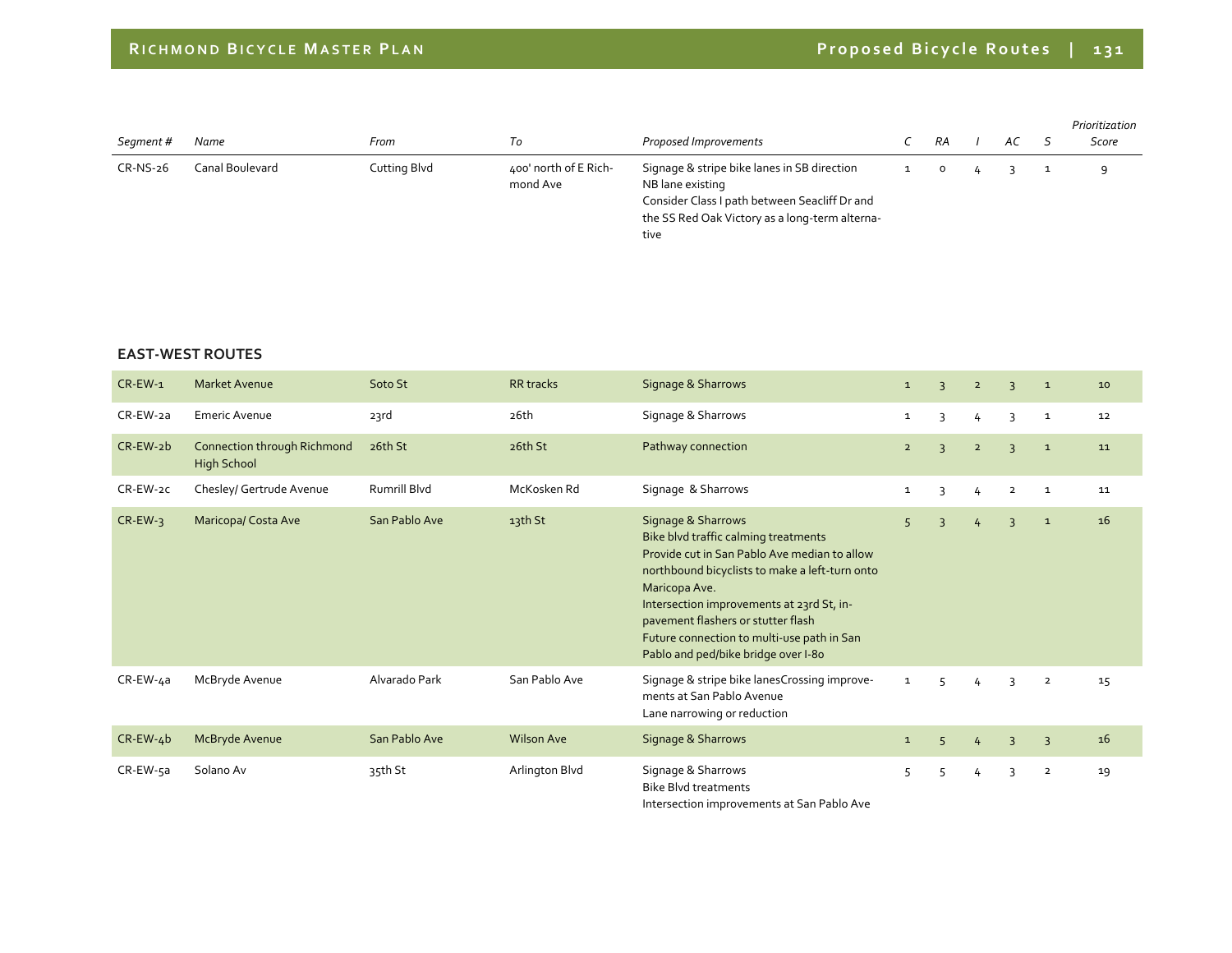| Segment # | Name                                        | From              | To                | Proposed Improvements                                                                                                                                                                                       | C              | RA                  | $\prime$       | AC             | S              | Prioritization<br>Score |
|-----------|---------------------------------------------|-------------------|-------------------|-------------------------------------------------------------------------------------------------------------------------------------------------------------------------------------------------------------|----------------|---------------------|----------------|----------------|----------------|-------------------------|
| CR-EW-5b  | <b>Garvin Avenue</b>                        | 13th St           | <b>Wilson Ave</b> | Improve connection across 23rd St.<br>Signage & Sharrows<br>Coordinate with Pedestrian Master Plan rec-<br>ommendations                                                                                     | 5              | $\mathsf{o}\xspace$ | 4              | $\overline{3}$ | $\mathbf 1$    | 13                      |
| CR-EW-5C  | Pennsylvania Avenue                         | 3rd St            | Harbour Way       | Travel Lane Reduction/ Road Diet<br>Signage & stripe bike lanes<br>Coordinate with Pedestrian Master Plan rec-<br>ommendations                                                                              | 5              | 0                   | $\overline{2}$ | 3              | 3              | 13                      |
| CR-EW-6   | <b>McLaughlin Street/ Clinton</b><br>Avenue | Sonoma St         | <b>Wilson Ave</b> | Signage & Sharrows                                                                                                                                                                                          | $\overline{2}$ | $\overline{3}$      | 4              | $\overline{3}$ | $\mathbf{1}$   | 12                      |
| CR-EW-7   | Roosevelt Avenue                            | <b>Wilson Ave</b> | Portola Ave       | Signage & Sharrows<br>Improve road pavement conditions btwn<br>22nd/23rd<br>Potential bike blyd treatments:<br>Mini-roundabouts<br>Roundabouts at 37th St & 24th St<br>Intersection improvements at 23rd St | 5              | $\circ$             |                | $\overline{3}$ | $\mathbf{1}$   | 13                      |
| CR-EW-8   | <b>Barrett Avenue</b>                       | Key Blvd          | Richmond Pkwy     | Travel Lane Reduction/ Road Diet<br>Signage & Stripe lanes<br>Redevelopment Agency Plans.<br>Install bike loop detectors at key intersections,<br>such as 27th St and San Pablo Ave                         | 5              | 5                   | 4              | 3              | $\overline{2}$ | 19                      |
| CR-EW-9a  | Nevin Avenue                                | 45th St           | 19th St           | Signage & Sharrows<br><b>Bike blvd treatments</b><br>Nevin Ave Streetscape project recommenda-<br>tions                                                                                                     | $\overline{5}$ | $\overline{2}$      |                | $\overline{3}$ | $\mathbf 1$    | 15                      |
| CR-EW-9b  | Nevin Avenue                                | 11th St           | 9th St            | Signage & Sharrows<br><b>Bike blyd treatments</b>                                                                                                                                                           | 5              | $\overline{2}$      | 4              | $\overline{3}$ | $\mathbf 1$    | 15                      |
| CR-EW-9C  | Nevin Avenue                                | 9th St            | 8th St            | Pathway connection                                                                                                                                                                                          | $\overline{2}$ | $\overline{2}$      | 4              | $\overline{3}$ | $\mathbf 1$    | 12                      |
| CR-EW-9d  | Nevin Avenue                                | 8th St            | Richmond Pkwy     | Signage & Sharrows<br>Bike blvd treatments                                                                                                                                                                  | 5              | $\overline{2}$      |                | 3              | $\mathbf{1}$   | 15                      |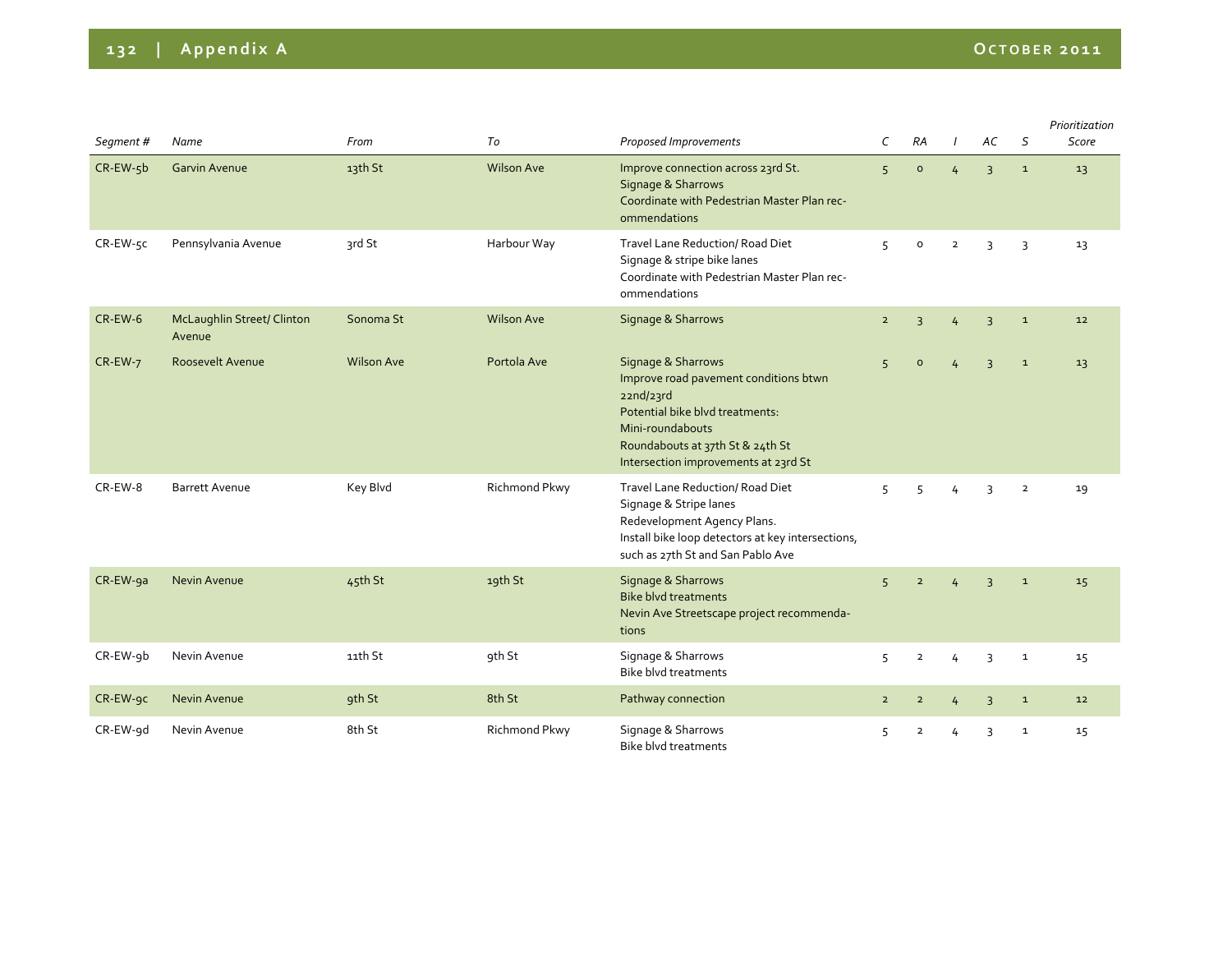| Segment#         | Name                     | From               | To                   | Proposed Improvements                                                                                                                                                                                                                                                                                                                                    | C              | <b>RA</b>      | $\prime$       | АC             | $\mathsf S$    | Prioritization<br>Score |
|------------------|--------------------------|--------------------|----------------------|----------------------------------------------------------------------------------------------------------------------------------------------------------------------------------------------------------------------------------------------------------------------------------------------------------------------------------------------------------|----------------|----------------|----------------|----------------|----------------|-------------------------|
| <b>CR-EW-10a</b> | <b>Richmond Greenway</b> | 23rd St            | <b>RR</b> crossing   | Complete connection between east and west<br>spans of Greenway.<br>Short-term: improvements at Ohio Ave cross-<br>ing, cycle track connection along S. 23rd Street<br>between Ohio Ave & 22 <sup>nd</sup> St, improvements at<br>the 22 <sup>nd</sup> / Carlson/ Broadway intersection.<br>Long-term: grade separated ped/bike bridge<br>across 23rd St. | 5 <sup>1</sup> | 5              | $\overline{2}$ | $\overline{3}$ | $\mathbf 1$    | 16                      |
| CR-EW-10b        | Richmond Greenway        | San Pablo Ave      | Ohlone Greenway      | Signalized mid-block connection btwn Rich-<br>mond & Ohlone Greenway                                                                                                                                                                                                                                                                                     | 5              | 5              | $\overline{2}$ | 3              | $\mathbf 1$    | 16                      |
| CR-EW-11         | <b>Macdonald Avenue</b>  | <b>Key Blvd</b>    | <b>Richmond Pkwy</b> | Green Sharrow lane in center of outside travel<br>lane<br>Signage & Sharrows. Install loop detectors at<br>16th St/BART parking lot entrance                                                                                                                                                                                                             | $\overline{5}$ | 5              | $\overline{2}$ | 3              | $\overline{3}$ | 18                      |
| $CR$ -EW-12a     | Ohio Avenue              | 2nd St             | 1st St               | Remove on-street parking on north side of<br>street<br>Signage & stripe bike lanes                                                                                                                                                                                                                                                                       | 5              | 3              | 4              | 3              | $\mathbf 1$    | 16                      |
| CR-EW-12b        | Ohio Avenue              | <b>Garrard Ave</b> | N/A                  | Install bike loop detectors and length green<br>signal phase on Ohio Ave to accommodate<br>bicycle travel through intersection.                                                                                                                                                                                                                          | N/A            | N/A            | N/A            | N/A            | N/A            | N/A                     |
| CR-EW-13a        | Wall Avenue              | 49th St            | 41st St              | Signage & Sharrows<br><b>Bike blvd treatments</b>                                                                                                                                                                                                                                                                                                        | $\overline{2}$ | $\mathsf{o}$   | 4              | 3              | $\mathbf 1$    | 10                      |
| $CR$ -EW-13b     | <b>Wall Avenue</b>       | 41st St            | 39th St              | Provide shared use path connection on south<br>side of athletic courts                                                                                                                                                                                                                                                                                   | $\overline{2}$ | $\circ$        | $\overline{2}$ | $\overline{3}$ | $\mathbf 1$    | 8                       |
| CR-EW-13C        | Wall Avenue              | 39th St            | 33rd St              | Signage & Sharrows<br>Bike blvd treatments                                                                                                                                                                                                                                                                                                               | $\overline{2}$ | $\mathsf{o}$   | 4              | 3              | $\mathbf 1$    | 10                      |
| CR-EW-13d        | 41st St/Center Ave       | WallAve/ 41st St   | <b>Carlson Blvd</b>  | Signage & Sharrows<br>Improve intersection crossing at Carlson Blvd                                                                                                                                                                                                                                                                                      | $\overline{2}$ | $\circ$        | 4              | $\overline{3}$ | $\mathbf 1$    | 10                      |
| CR-EW-13e        | Maine Ave                | Carlson Blvd       | 29th St              | RR crossing improvements similar to Richmond<br>Greenway improvements at 23rd St/RR tracks                                                                                                                                                                                                                                                               | $\overline{2}$ | 5              | $\mathbf 1$    | 3              | $\mathbf 1$    | 12                      |
| $CR$ -EW-13f     | Maine Ave                | 28th St            | 12th St              | Signage & Sharrows<br><b>Bike blvd treatments</b>                                                                                                                                                                                                                                                                                                        | $\overline{2}$ | $\mathsf{o}$   | $\overline{4}$ | $\overline{3}$ | $\mathbf 1$    | $10$                    |
| $CR$ -EW-139     | Virginia Ave             | 12th St            | Harbour Way          | Improve east-west access between park and<br>school                                                                                                                                                                                                                                                                                                      | $\overline{2}$ | $\mathsf{o}\,$ | 4              | 3              | $\mathbf 1$    | 10                      |
| CR-EW-13h        | Maine Ave                | Harbour Way        | 2nd St               | Signage & Sharrows<br><b>Bike blyd treatments</b>                                                                                                                                                                                                                                                                                                        | $\mathbf{1}$   | $\circ$        | 4              | $\overline{3}$ | $\mathbf 1$    | 9                       |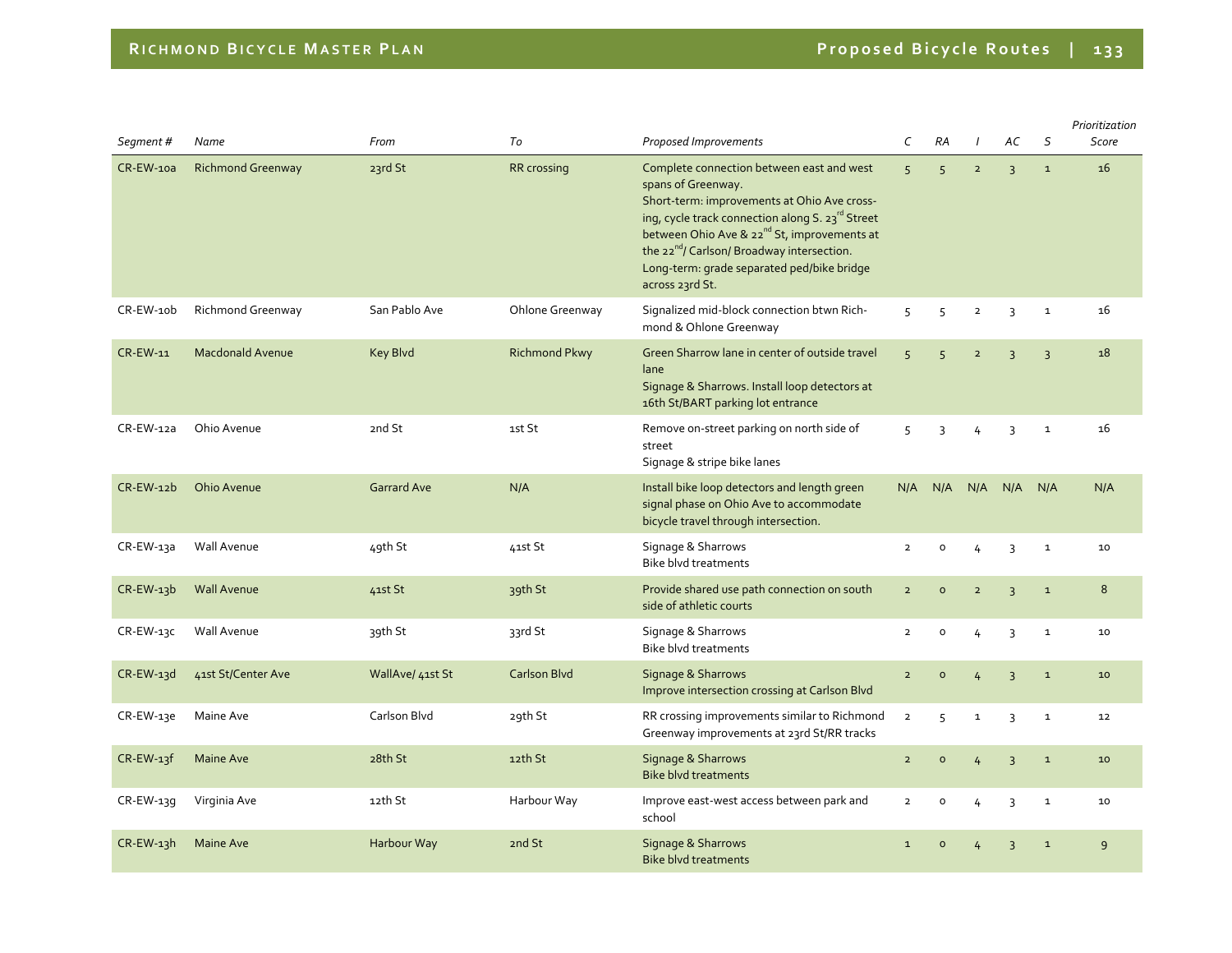| Segment#        | Name                             | From           | To                  | Proposed Improvements                                                                                                                                                                                                                                                                                    | C              | RA             |                | АC             | $\mathsf S$    | Prioritization<br>Score |
|-----------------|----------------------------------|----------------|---------------------|----------------------------------------------------------------------------------------------------------------------------------------------------------------------------------------------------------------------------------------------------------------------------------------------------------|----------------|----------------|----------------|----------------|----------------|-------------------------|
| CR-EW-14a       | <b>Cutting Blvd</b>              | San Pablo Ave  | Hoffman Blvd        | Signage & Stripe lanes<br>Lane Reduction/ Road Diet<br>Coordinate with General Plan and Pedestrian<br>Master Plan recommendations<br>Consider signal improvements at Carlson Blvd<br>in the near-term, and roundabout in the mid-<br>to long-term                                                        | 5              | 5              | $\overline{2}$ | 3              | $\overline{3}$ | 18                      |
| $CR$ -EW-14 $b$ | <b>Cutting Blvd</b>              | Canal Blvd     | N/A                 | Install bike loop detectors                                                                                                                                                                                                                                                                              | 5              | 5              | $\frac{1}{4}$  | $\overline{3}$ | $\overline{3}$ | 20                      |
| CR-EW-15        | Hoffman Blvd                     | Harbour Way    | <b>Cutting Blvd</b> | Reconfigure travel lanes to accommodate bike<br>lanes in both directions, or a Class I pathway<br>alongside the roadway. This may include re-<br>moval of on-street parking on west side of<br>street, and removing turn lane at the intersec-<br>tions of Cutting Blvd and Harbour Way. Add<br>signage. | 5              | 5              | $\overline{2}$ | 3              | $\overline{2}$ | 17                      |
| $CR$ -EW-16     | <b>Berk Avenue</b>               | 49th Street    | <b>Cutting Blvd</b> | Signage & Sharrows                                                                                                                                                                                                                                                                                       | $\mathbf 1$    | $\mathsf{o}$   | $\overline{4}$ | $\overline{3}$ | $\mathbf 1$    | 9                       |
| CR-EW-17        | Potrero Avenue                   | 53rd St        | Carlson Blvd        | Signage & stripe bike lanes                                                                                                                                                                                                                                                                              | $\overline{2}$ | 3              | 4              | 3              | $\mathbf{1}$   | 13                      |
| CR-EW-18a       | <b>Meeker Avenue</b>             | Marina Bay Ave | <b>Wright Ave</b>   | Signage & Sharrows                                                                                                                                                                                                                                                                                       | $\overline{2}$ | 5              | $\overline{4}$ | $\mathbf 1$    | $\mathbf 1$    | 13                      |
| CR-EW-18b       | Wright Avenue                    | Marina Way     | Meeker Ave          | Remove on-street parking on north side<br>Signage & Stripe bike lanes                                                                                                                                                                                                                                    | $\overline{2}$ | 5              | $\overline{2}$ | $\mathbf{1}$   | $\mathbf{1}$   | 11                      |
| CR-EW-19        | Regatta Boulevard                | Marina Way     | Marin Bay Pkwy      | Class I path improvements include better sig-<br>nage, trim back landscaping, improve<br>sightlines and pathway transitions. Install bike<br>loop detectors and improve signal phasing at<br>Marina Bay Pkwy                                                                                             | $\mathbf{1}$   | 5              | 4              | $\overline{2}$ | $\mathbf 1$    | 13                      |
| CR-EW-20        | Regatta Boulevard                | Marina Way     | l-580 overpass      | Signage & stripe bike lanes                                                                                                                                                                                                                                                                              | $\mathbf{1}$   | 5              | 4              | $\mathbf{1}$   | $\mathbf{1}$   | 12                      |
| CR-EW-21        | <b>Commodore Dr/ Seaport Ave</b> | 51st St        | Regatta Blvd        | Long term, alignment unknown                                                                                                                                                                                                                                                                             | $\mathbf 1$    | $\overline{3}$ | $\mathbf 1$    | $\mathbf 1$    | $\mathbf 1$    | $\overline{7}$          |
| CR-EW-22a       | <b>Bayview Avenue</b>            | 55th St        | Carlson Blvd        | Signage & Sharrows                                                                                                                                                                                                                                                                                       | 1              | o              | 4              | 3              | $\mathbf{1}$   | 9                       |
| CR-EW-22b       | <b>Bayview Avenue</b>            | Carlson Blvd   | 51st St             | Interchange improvements<br>Signage & Stripe bike lanes                                                                                                                                                                                                                                                  | $\mathbf 1$    | $\circ$        | $\overline{2}$ | $\mathbf 1$    | $\mathbf 1$    | 5                       |
| $CR$ -EW-23     | Tehama Ave                       | San Pablo Ave  | Carlson Blvd        | Signage & Sharrows<br>Bike blyd treatments                                                                                                                                                                                                                                                               | $\overline{2}$ | 3              | 4              | 3              | $\mathbf 1$    | 13                      |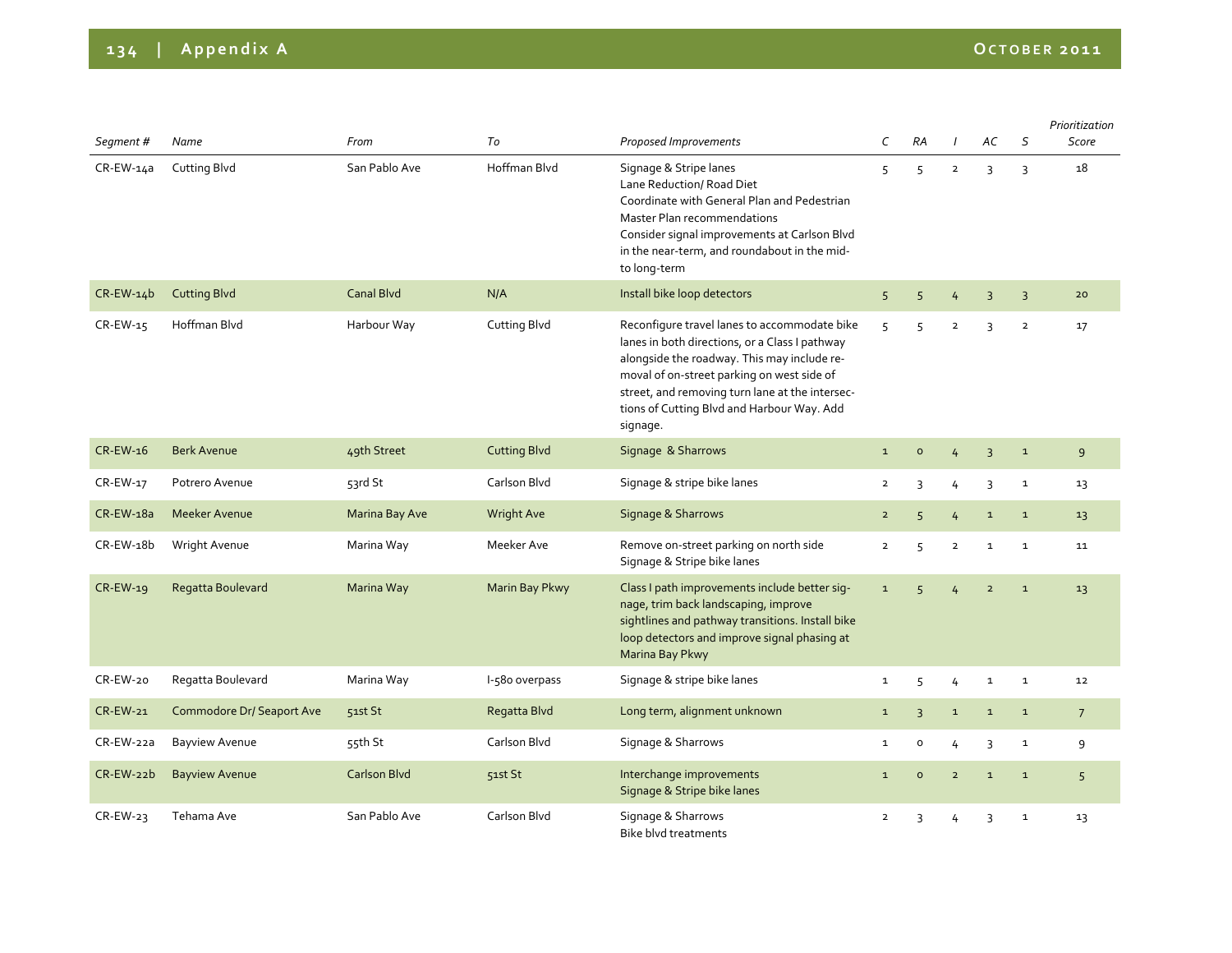| Segment #   | Name           | From           | 10            | Proposed Improvements                                          | RA |                | AC S |              | Prioritization<br>Score |
|-------------|----------------|----------------|---------------|----------------------------------------------------------------|----|----------------|------|--------------|-------------------------|
| CR-EW-24    | Fresno Avenue  | San Luis       | San Pablo Ave | Signage & Sharrows<br>Bike blyd treatments                     |    | $\overline{4}$ |      | $\mathbf{L}$ | 15                      |
| $CR$ -EW-25 | Central Avenue | San Joaquin St | Rydin Rd      | I-580 Interchange improvements<br>Improve Bay Trail connection |    | $\sim$ 1       |      |              | 14                      |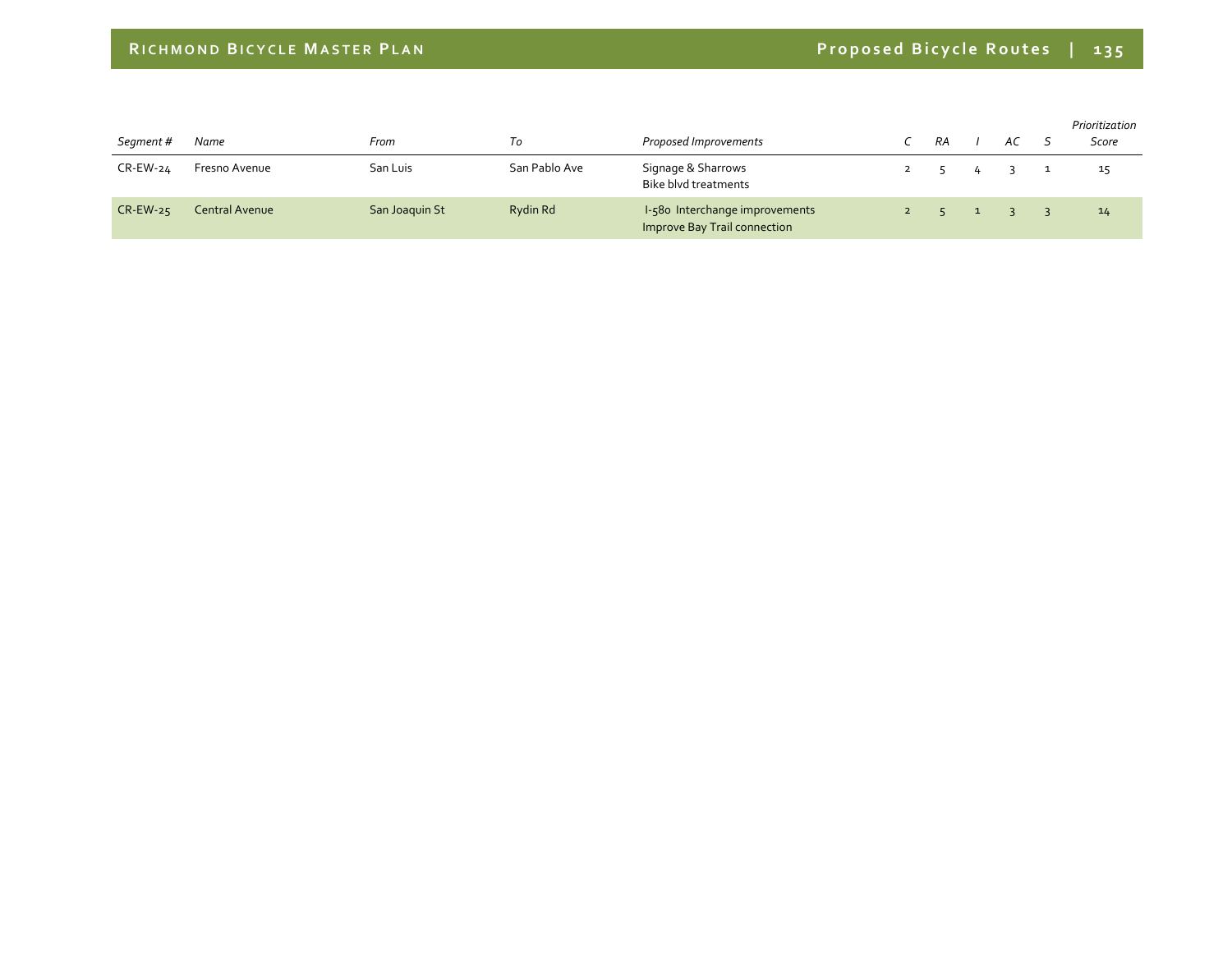## Table <sup>A</sup>‐5 | **Hilltop and El Sobrante Valley – Complete Project List** *C: Connectivity RA: Regional access*

*I: Relative ability to implement AC: Activity centers S: Safety*

|                     |                                     |                          |                      |                                                                                                                                            | $\mathsf{C}$   | <b>RA</b>      | $\overline{1}$ | AC             | S            | Prioritization<br>Score |
|---------------------|-------------------------------------|--------------------------|----------------------|--------------------------------------------------------------------------------------------------------------------------------------------|----------------|----------------|----------------|----------------|--------------|-------------------------|
| Segment #           | Name                                | From                     | To                   | Proposed Improvements                                                                                                                      |                |                |                |                |              | (20 points)             |
| <b>HILLTOP AREA</b> |                                     |                          |                      |                                                                                                                                            |                |                |                |                |              |                         |
| $HT-1$              | <b>Giant Road/Hwy</b>               | Atlas Rd                 | <b>Brookside Dr</b>  | Signage & Sharrows                                                                                                                         | 5              | 5              | 4              | $\overline{2}$ | $\mathbf{1}$ | 17                      |
| $HT$ -2a            | Richmond Pkwy                       | Atlas Rd                 | Collins Ave          | Signage & stripe bike lanes<br>Consider buffer between bike lane & travel lane                                                             | 5              | 5              | 4              | $\mathbf 1$    | $\mathbf{1}$ | 16                      |
| $HT - 2b$           | <b>Richmond Pkwy</b>                | San Pablo Ave            | $I-80$               | Signage & stripe bike lanes<br>Consider buffer between bike lane & travel lane                                                             | 5              | 5              | 4              | $\mathbf{1}$   | $\mathbf{1}$ | 16                      |
| $HT-3$              | San Pablo Avenue                    | <b>Stanton Ave</b>       | Richmond Parkway     | Signage & stripe bike lanes<br>Narrow travel lanes                                                                                         | 5              | 3              | $\overline{2}$ | $\overline{2}$ | $\mathbf{1}$ | 13                      |
| $HT - 4$            | <b>Hilltop Drive</b>                | Alhambra Rd              | San Pablo Ave        | Signage & stripe bike lanes<br>Potential travel lane narrowing                                                                             | 5              | $\overline{5}$ | $\overline{2}$ | $\overline{3}$ | $\mathbf{1}$ | 16                      |
| HT-5a               | Lancaster Dr                        | San Pablo Ave            | Birmingham Dr        | Signage & Sharrows                                                                                                                         | $\overline{2}$ | 3              | 4              | 3              | $\mathbf 1$  | 13                      |
| $HT-5b$             | Robert H. Miller Dr                 | Birmingham Dr            | <b>Hilltop Dr</b>    | Signage & stripe bike lanes<br>Lane reduction on EB side                                                                                   | $\overline{2}$ | $\overline{3}$ | $\overline{2}$ | $\overline{3}$ | $\mathbf 1$  | 11                      |
| $HT-6$              | Birmingham Drive                    | Shane Dr                 | Robert Miller Dr     | Signage & Sharrows                                                                                                                         | $\overline{2}$ | $\overline{3}$ | 4              | 3              | $\mathbf{1}$ | 13                      |
| $HT-7$              | <b>Shane Drive</b>                  | Hilltop Dr               | Fordham St           | Signage & Sharrows                                                                                                                         | $\overline{2}$ | $\overline{3}$ | $\overline{4}$ | $\overline{3}$ | $\mathbf 1$  | 13                      |
| $HT-8$              | Moyers Road/Drive                   | Hilltop Dr               | Annapolis Ave        | Signage & Sharrows                                                                                                                         | $\overline{2}$ | 3              | 4              | 3              | $\mathbf{1}$ | 13                      |
| $HT - 9$            | <b>Hilltop Lake Path connection</b> | <b>BlumeHilltop Lake</b> | <b>Richmond Pkwy</b> | Coordinate with YMCA to provide signage and<br>sharrows through parking lot                                                                | $\mathbf 1$    | $\overline{3}$ | 4              | $\overline{3}$ | $\mathbf{1}$ | 12                      |
| $HT-10$             | <b>Blume Drive</b>                  | Richmond Pkwy            | Hilltop Dr           | Signage & stripe bike lanes<br>Potential travel lane narrowing<br>Improve intersection at Hilltop Drive to ac-<br>commodate bicycle travel | $\overline{2}$ | $\overline{3}$ | $\overline{2}$ | 3              | $\mathbf{1}$ | 11                      |
| $HT-11$             | <b>Park Central</b>                 | Fitzgerald Dr            | Hilltop Dr           | Signage & stripe bike lanes<br>Provide connection through back side of shop-<br>ping mall along Fitzgerald Dr                              | $\overline{2}$ | $\overline{3}$ | $\overline{L}$ | $\mathbf 1$    | $\mathbf 1$  | 11                      |
| $HT-12$             | El Portal Drive                     | San Pablo Dam Rd         | $I-80$               | Signage & stripe bike lanes                                                                                                                | 5              | 3              | 4              | 3              | $\mathbf 1$  | 16                      |
| $HT-13$             | <b>Goodrick Ave</b>                 | Parr Ave                 | <b>Richmond Pkwy</b> | Remove on-street parking<br>Signage & stripe bike lanes                                                                                    | $\mathbf 1$    | 3              | $\overline{2}$ | $\overline{2}$ | $\mathbf{1}$ | 9                       |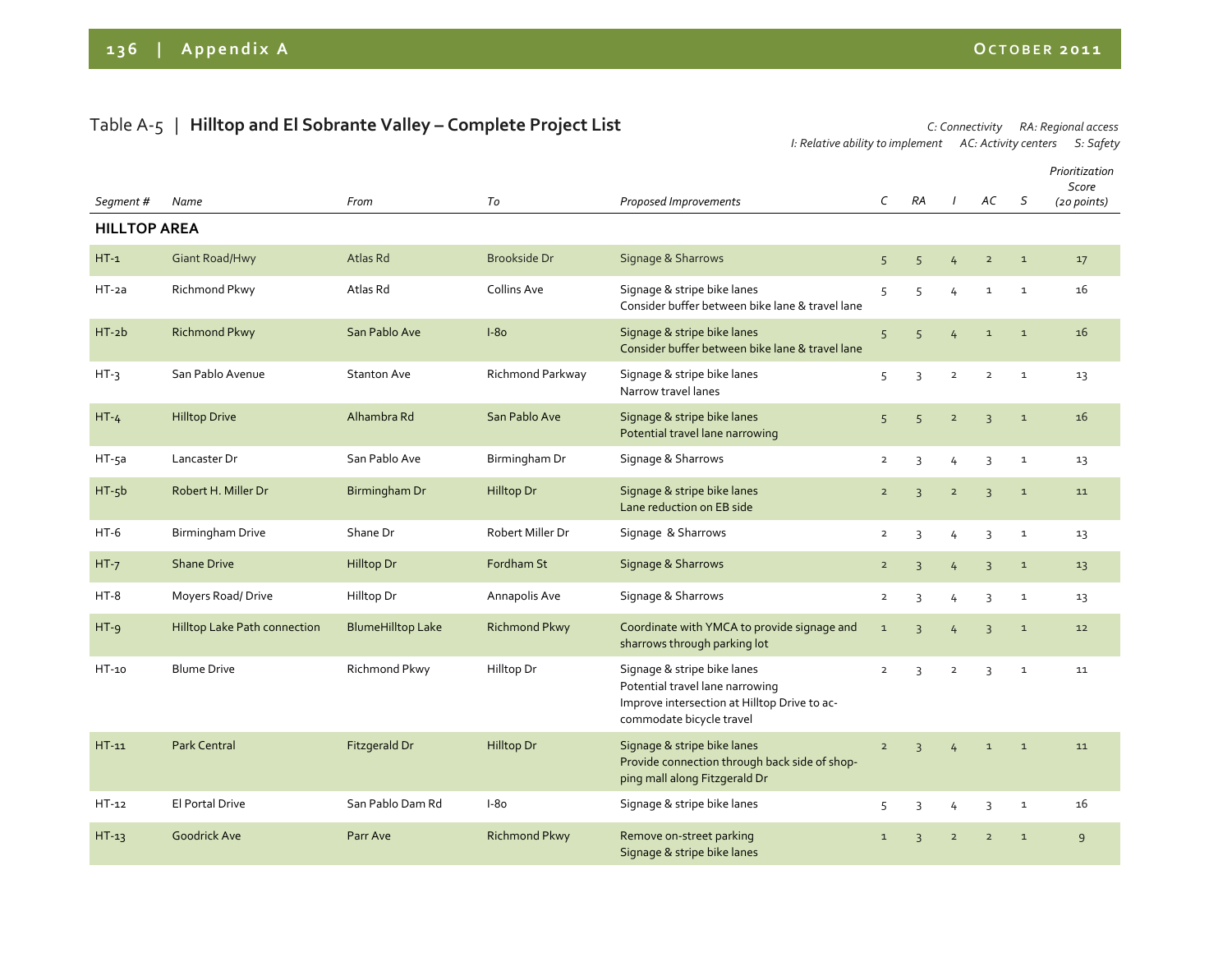| Segment # | Name                                         | From                                          | To                           | Proposed Improvements                                                                          | C              | RA             |                | AC             | -S           | Prioritization<br>Score<br>(20 points) |
|-----------|----------------------------------------------|-----------------------------------------------|------------------------------|------------------------------------------------------------------------------------------------|----------------|----------------|----------------|----------------|--------------|----------------------------------------|
|           | <b>EL SOBRANTE VALLEY</b>                    |                                               |                              |                                                                                                |                |                |                |                |              |                                        |
| $ES-1a$   | Castro Ranch Rd EBRPD trail<br>connection    | San Pablo Dam Rd                              |                              | EBRPD, Wildcat Canyon Coordinate with EBRPD to provide access to<br>open space                 | $\mathbf{1}$   | 3              | $\overline{4}$ | 3              | $\mathbf{1}$ | 12                                     |
| $ES-1b$   | San Pablo Dam Road EBRPD<br>trail connection | San Pablo Dam Rd at<br>Lakeside Athletic Club | <b>EBRPD, Wildcat Canyon</b> | Coordinate with EBRPD to provide access to<br>open space                                       | $\mathbf{1}$   | $\overline{3}$ | 4              | $\overline{3}$ | $\mathbf{1}$ | 11                                     |
| $ES-2$    | Sobrante Regional Preserve<br>Trail          | Castro Ranch Rd                               | Trail                        |                                                                                                | $\mathbf{1}$   | $\overline{3}$ | $\overline{2}$ | $\mathbf{1}$   | $\mathbf{1}$ | 8                                      |
| $ES-3a$   | San Pablo Dam Rd                             | <b>Miflin Ave</b>                             | <b>El Portal Drive</b>       | Stripe WB bike lanes                                                                           | 5              | $\overline{3}$ | $\overline{4}$ | $\overline{3}$ | $\mathbf{1}$ | 16                                     |
| $ES-3b$   | San Pablo Dam Road                           | Southern City Limits                          | Castro Ranch Rd              | Signage & stripe bike lanes                                                                    | 5              | 3              | 4              | 3              | $\mathbf{1}$ | 16                                     |
| $ES-4$    | <b>Valley View Road</b>                      | Pine Hill Dr                                  | Sunset Dr                    | Signage & stripe bike lanes;<br>Narrow travel lanes and/or Lane Reduction/<br><b>Road Diet</b> | $\overline{2}$ | $\overline{3}$ | $\overline{2}$ | $\overline{3}$ | $\mathbf{1}$ | 11                                     |
| $ES-5$    | Castro Ranch Road                            | Conestoga Way                                 | Country View Dr              | Signage & stripe bike lanes                                                                    | $\overline{2}$ | 3              | 4              | $\overline{2}$ | $\mathbf{1}$ | 12                                     |
| $ES-6$    | May Road                                     | Bruno Rd                                      | Valley View Rd               | Signage & Sharrows                                                                             | $\overline{2}$ | $\overline{3}$ | 4              | $\overline{3}$ | $\mathbf{1}$ | 13                                     |

## Table A‐6 | **Bay Trail and Creek Trails – Complete Project List** *C: Connectivity RA: Regional access*

*I: Relative ability to implement AC: Activity centers S: Safety*

| Segment# | Name                      | From                                               | Tо                                                   | Proposed Improvements                                                                                                                                                |             | RA |   | AC       | Prioritization<br>Score<br>(20 points) |
|----------|---------------------------|----------------------------------------------------|------------------------------------------------------|----------------------------------------------------------------------------------------------------------------------------------------------------------------------|-------------|----|---|----------|----------------------------------------|
|          | <b>BAY TRAIL SEGMENTS</b> |                                                    |                                                      |                                                                                                                                                                      |             |    |   |          |                                        |
| $BT-1$   | Central Avenue            | South from EBRPD Class<br>I trail along Rydin Road | <b>Caltrans Class I trail</b><br>along I-580, Albany | TRAC proposed design to improve access to<br>Bay Trail; include signal and crosswalk im-<br>provements<br>Coordinate with Central Avenue interchange<br>improvements | $2^{\circ}$ |    | 4 | <b>T</b> | 15                                     |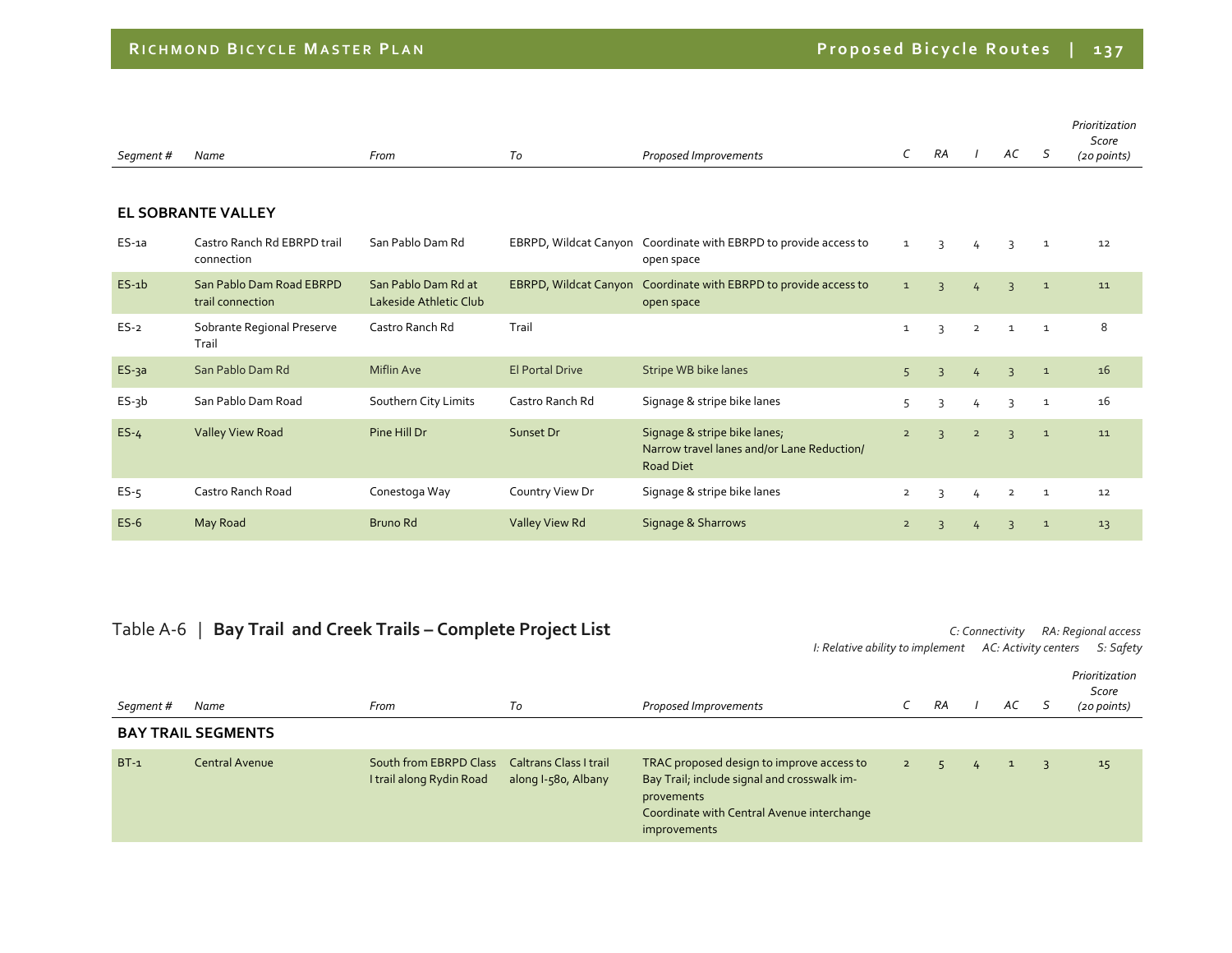## **138 | Appendix <sup>A</sup> OCTOBER <sup>2011</sup>**

|                     |                                                                          | From                       | To                                                   | Proposed Improvements                                                                                                                                                                                                                                   | C              | RA             |                | AC             | S              | Prioritization<br>Score<br>(20 points) |
|---------------------|--------------------------------------------------------------------------|----------------------------|------------------------------------------------------|---------------------------------------------------------------------------------------------------------------------------------------------------------------------------------------------------------------------------------------------------------|----------------|----------------|----------------|----------------|----------------|----------------------------------------|
| Segment #<br>$BT-2$ | Name<br>S. 32nd Street connection                                        | Regatta Blvd               | South side of Meeker<br>Creek                        | Class I trail from southern end of S. 32nd St. to<br>Bay Trail on south side of Meeker Tidal Creek                                                                                                                                                      | $\overline{2}$ | 5              | $\overline{2}$ | $\overline{2}$ | $\overline{2}$ | 13                                     |
| $BT-3$              | <b>Brickyard Cove Road</b>                                               | <b>Opposite Mallard Dr</b> | Dornan Dr                                            | Funded for design and construction of Class I<br>trail. Completion expected by Spring 2011                                                                                                                                                              | $\overline{2}$ | $\overline{5}$ | $\overline{4}$ | $\overline{2}$ | $\overline{3}$ | 16                                     |
| $BT-4$              | Brickyard Cove Road loop south<br>of Miller Knox Regional Shore-<br>line | East end of Dorman Dr      | <b>Brickyard Cove Rd</b>                             | No current plans                                                                                                                                                                                                                                        | $\overline{2}$ | 5              | $\mathbf{1}$   | $\overline{2}$ | 3              | 13                                     |
| $BT-5$              | <b>BNSF railroad right-of-way</b>                                        | <b>Richmond Ave</b>        | Keller Beach                                         | After the railroad is ready to abandon this<br>track, consider a Class I pathway along this<br>section.                                                                                                                                                 | $\overline{2}$ | $\overline{5}$ | $\mathbf{1}$   | $\overline{2}$ | $\overline{2}$ | 12                                     |
| $BT-6$              | Pt Richmond                                                              | Ferry Point Tunnel         | <b>Intersection of Garrard</b><br>Ave & Cutting Blvd | TRAC design includes includes widening side-<br>walk adjacent to the Plunge to provide Bay<br>Trail connection                                                                                                                                          | 5              | 5              | $\overline{2}$ | $\overline{2}$ | 3              | 17                                     |
| $BT-7$              | <b>Tewksbury Avenue</b>                                                  | Railroad Ave               | Castro St                                            | No current Bay Trail plans<br>Pedestrian & bike improvements to the Pt.<br>Richmond Multimodal depot                                                                                                                                                    | 5              | 5              | $\overline{2}$ | $\overline{2}$ | $\mathbf 1$    | 15                                     |
| $BT-8a$             | Railroad Avenue                                                          | Garrard Ave                | <b>Richmond Ave</b>                                  | Restore bike lanes that were removed during<br>roadway restriping. Shift centerline and road<br>marking to accommodate bike lanes. Square<br>up the NE corner of Richmond/Railroad Ave to<br>calm auto traffic.<br>Coordinate with TRAC recommendations | $\overline{2}$ | 5              | 4              | $\overline{2}$ | $\mathbf{1}$   | 14                                     |
| BT-8b               | <b>Richmond Avenue/ Castro</b><br><b>Street</b>                          | Railroad Ave               | <b>Tewksbury Ave</b>                                 | Signage & Sharrows                                                                                                                                                                                                                                      | $\overline{2}$ | 5              | 4              | $\overline{2}$ | $\mathbf 1$    | 14                                     |
| BT-8c               | Richmond Avenue                                                          | Garrard Ave                | Canal Blvd                                           | Stripe bike lanes along Richmond Avenue and<br>provide pathway connection to Canal Blvd<br>(alignment and easement unknown)                                                                                                                             | $\overline{2}$ | 5              | $\overline{2}$ | $\overline{2}$ | $\mathbf 1$    | 12                                     |
| $BT-g$              | <b>Western Drive</b>                                                     | Dorman Dr                  | Chevron Long Wharf                                   | Stripe crosswalks at tunnel entrances on Dor-<br>man Dr to accommodate NB bicyclists entering<br>tunnel.<br>Signage & Sharrows along Western Drive.<br>Provide access on west end of drive.                                                             | $\overline{2}$ | 5 <sup>5</sup> | $\overline{2}$ | $\mathbf{1}$   | $\mathbf{1}$   | 11                                     |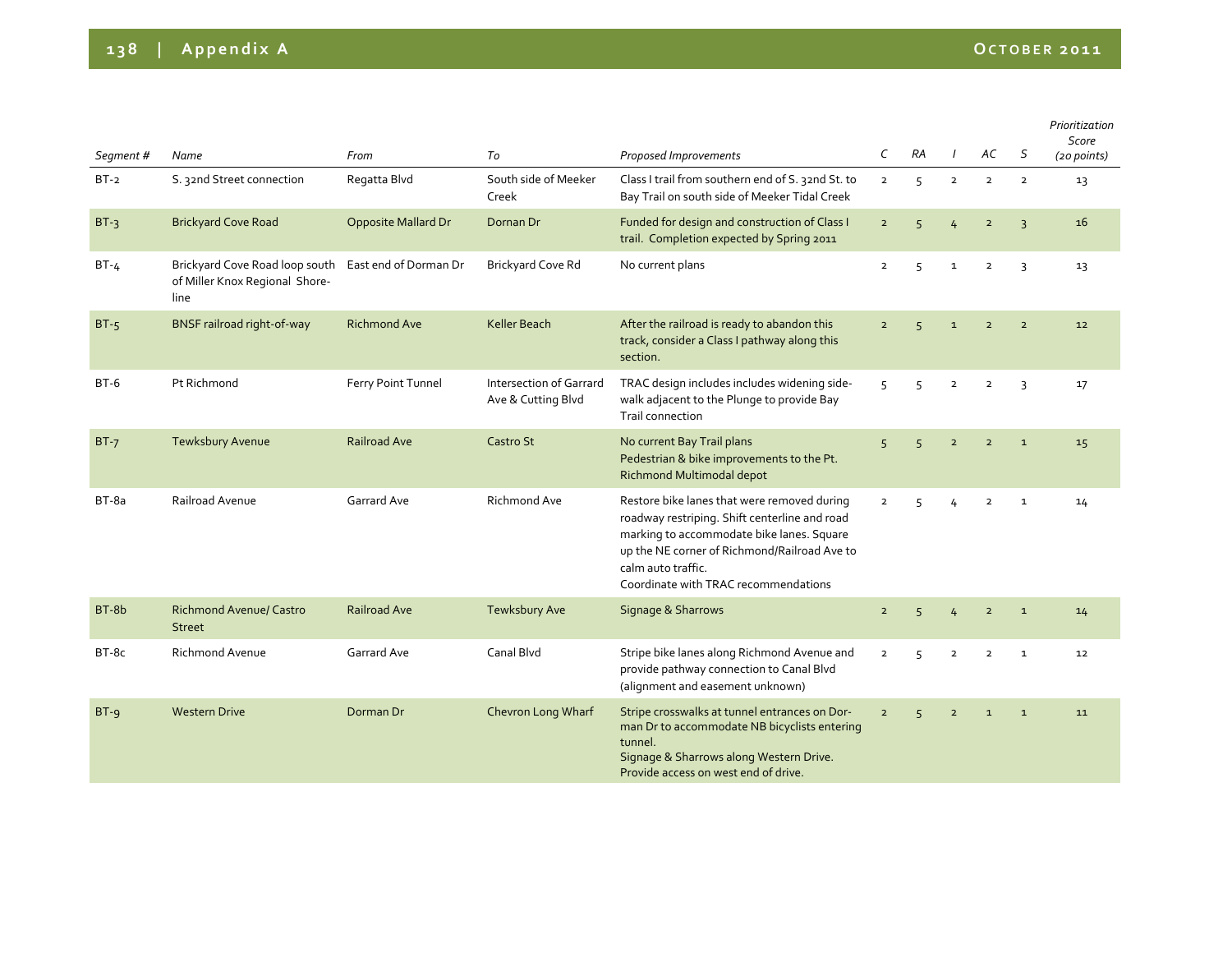| Segment#     | Name                             | From                                                                   | To                                                                          | Proposed Improvements                                                                                                                                                                                                      | C              | RA             |                | AC           | S              | Prioritization<br>Score<br>(20 points) |
|--------------|----------------------------------|------------------------------------------------------------------------|-----------------------------------------------------------------------------|----------------------------------------------------------------------------------------------------------------------------------------------------------------------------------------------------------------------------|----------------|----------------|----------------|--------------|----------------|----------------------------------------|
| $BT-10$      | Pt Richmond                      | Intersection of Castro St<br>& Tewksbury Ave                           | Existing trail under<br>Richmond/San Rafael<br><b>Bridge</b>                | Planning, design and environmental studies<br>underway for a Class I trail managed by City of<br>Richmond with \$1.6 million in funding. Ex-<br>pected construction cost of \$15 million is not<br>funded.                 | 5              | 5              | $\overline{2}$ | 3            | $\overline{3}$ | 18                                     |
| $BT-11$      | Pt. Richmond - Pt Molate         | North side of Rich-<br>mond/San Rafael Bridge                          | Point Molate beach at<br>boundary of former<br>Naval Fuel Depot             | EBRPD plans to design and build this shoreline<br>Class I trail segment on an easement offered by<br>Chevron. Funds will be needed to supplement<br>those available from Measures CC & WW                                  | $\overline{2}$ | 5 <sub>1</sub> | 4              | $\mathbf 1$  | $\mathbf 1$    | 13                                     |
| $BT-12$      | Pt Molate                        | Shoreline of former Point<br>Molate Naval Fuel Depot                   |                                                                             | Under the City of Richmond's Land Disposition<br>Agreement with Upstream Point Molate LLC,<br>construction of a Class I trail is required along<br>the 1.4-mile shoreline when the property is<br>developed for any use.   | $\overline{2}$ | 5              | 4              | $\mathbf{1}$ | 1              | 13                                     |
| $BT-13$      | Pt Molate - Pt San Pablo         | Northern boundary of<br>former Point Molate<br>Naval Fuel Depot        | Southern boundary of<br>City of Richmond's<br>Point San Pablo Proper-<br>ty | EBRPD plans to design and build this shoreline<br>Class I trail segment on an easement offered by<br>Chevron. Funds will be needed to supplement<br>those available from Measures CC & WW.                                 | $\overline{2}$ | $\sqrt{2}$     |                | $\mathbf 1$  | $\mathbf 1$    | 13                                     |
| $BT-14$      | Pt Molate - Pt San Pablo         | Point San Pablo former<br>Terminal 4                                   |                                                                             | No current plans                                                                                                                                                                                                           | $\overline{2}$ | 5              | $\mathbf{1}$   | $\mathbf{1}$ | $\mathbf 1$    | 10                                     |
| <b>BT-15</b> | Pt San Pablo                     | Northern boundary of<br>City of Richmond's Point<br>San Pablo Property | Point San Pablo Yacht<br>Harbor                                             | EBRPD plans to design and build this shoreline<br>Class I trail segment; however, Chevron has not<br>agreed to provide the needed easement.<br>Funds will be needed to supplement those<br>available from Measures CC & WW | $\overline{2}$ | $\overline{5}$ | $\mathbf{1}$   | $\mathbf{1}$ | $\mathbf{1}$   | 10                                     |
| $BT-16$      | Point San Pablo Yacht Harbor     |                                                                        |                                                                             | The terms of the BCDC permit issued in 2000<br>for this yacht harbor require construction and<br>operation of a shoreline Class I trail; however,<br>BCDC has not enforced these requirements                              | $\overline{2}$ | $\overline{5}$ | $\mathbf{1}$   | $\mathbf{1}$ | $\mathbf 1$    | 10                                     |
| $BT-17$      | <b>Wildcat Creek Trail North</b> | Wildcat Creek Trail west- Richmond Parkway<br>ern Terminus             |                                                                             | EBRPD has designed and funded for construc-<br>tion this 1.1-mile Class I trail. Completion ex-<br>pected by Spring 2011.                                                                                                  | 5              | $\sqrt{2}$     |                | $\mathbf{1}$ | $\overline{2}$ | 17                                     |
| $BT-18$      | Goodrick Ave                     | Richmond Pkwy north                                                    | waterfront                                                                  | No current plans                                                                                                                                                                                                           | $\overline{2}$ | 5              | $\mathbf{1}$   | $\mathbf{1}$ | 3              | 12                                     |